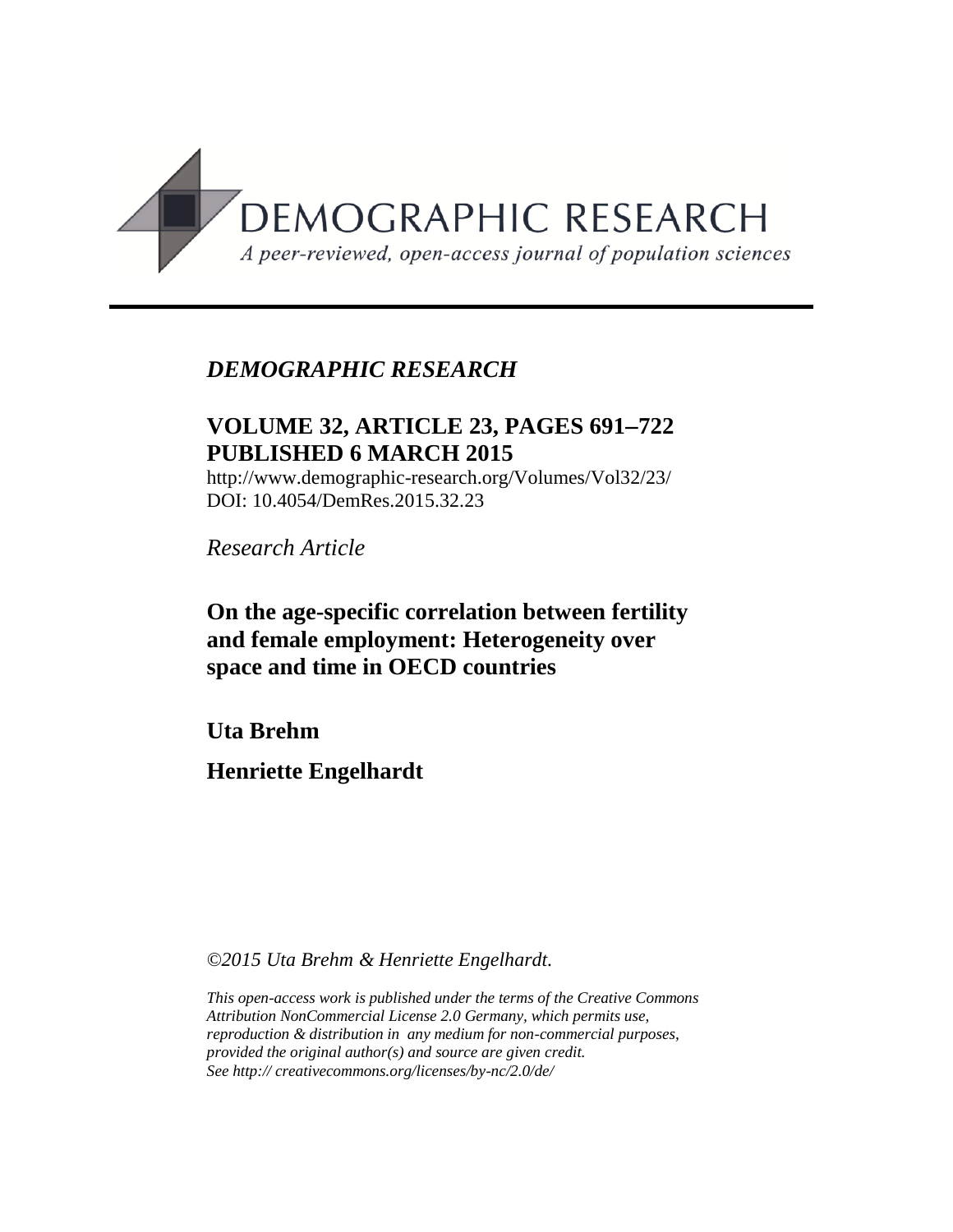# **Table of Contents**

| $\mathbf{1}$   | Introduction                    | 692 |
|----------------|---------------------------------|-----|
| 2              | Analytical framework            | 694 |
| 2.1            | Age-specificity                 | 694 |
| 2.2            | Heterogeneity in space and time | 696 |
| 2.3            | Heterogeneous age-specificity   | 697 |
| 3              | Data and methods                | 698 |
| 3.1            | Data                            | 698 |
| 3.2            | Methods                         | 699 |
| $\overline{4}$ | Results                         | 701 |
| 4.1            | Descriptive results             | 701 |
| 4.2            | Multivariate results            | 704 |
| 5              | Discussion                      | 708 |
|                | References                      | 712 |
|                | Appendix                        | 716 |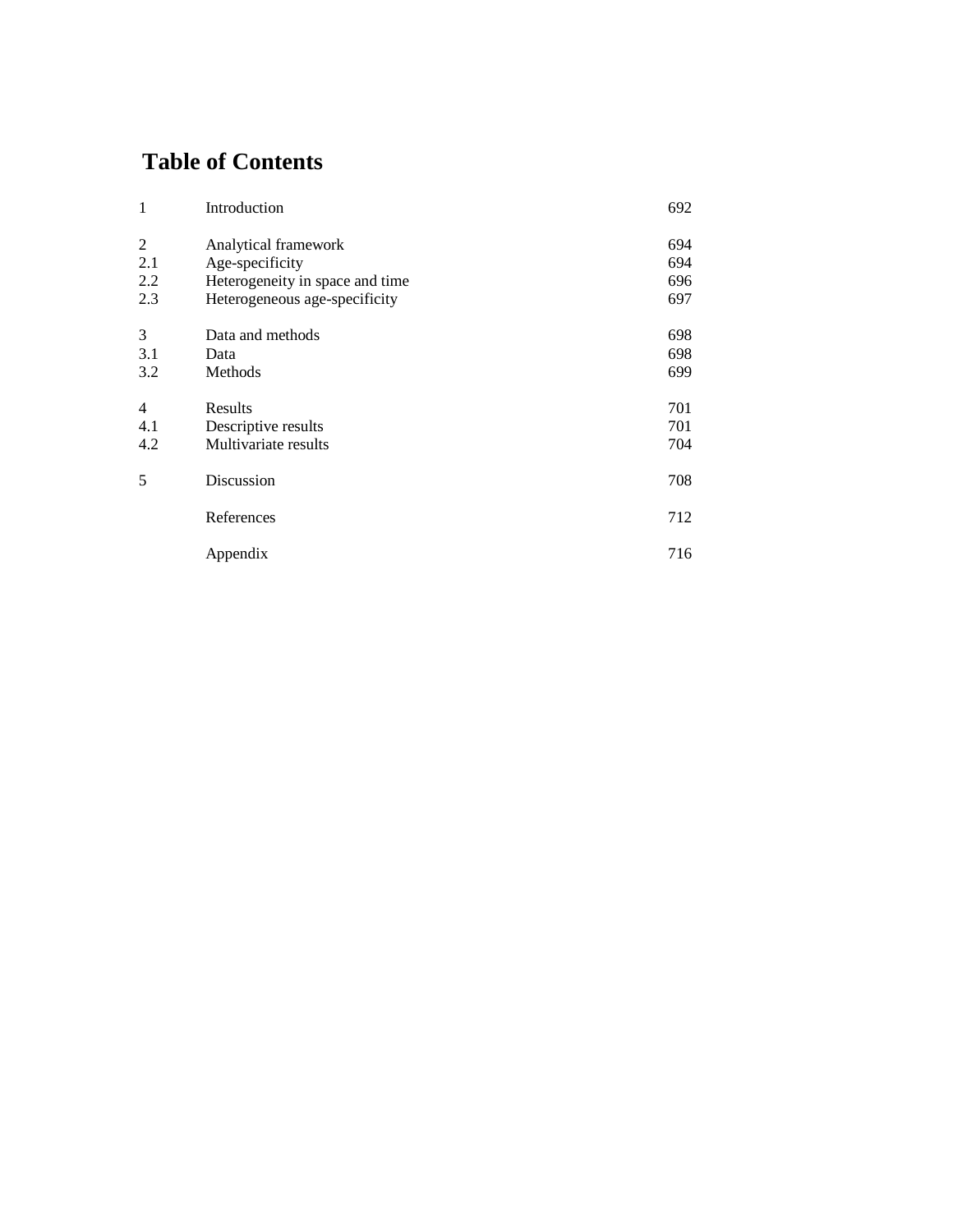# **On the age-specific correlation between fertility and female employment: Heterogeneity over space and time in OECD countries**

## **Uta Brehm[1](#page-2-0)**

## **Henriette Engelhardt[2](#page-2-1)**

# **Abstract**

## **BACKGROUND**

Though there has been profound research on the curious change in correlation between total fertility rate (TFR) and female labor force participation (FLP) in the mid-1980s, aspects of the compositional character of age-specific effects and the nature of countries' heterogeneity have been neglected.

### **OBJECTIVE**

The present paper aims to contribute to filling this gap by analyzing annual total fertility rates and their equivalents for four age groups between 20 and 39 years as well as the respective lagged FLP from 17 OECD countries between 1985 and 2010.

## **METHODS**

Random Intercept and Random Coefficient Models are applied, allowing us to assess both effects and country heterogeneity in slopes and intercepts.

## **RESULTS**

The analyses reveal that the development of the correlation between FLP and TFR after 1985 is comprised of very different relations between age-specific fertility and labor participation. The youngest group's situation is determined by a decrease in both fertility and FLP, while countries' effects differ increasingly. The oldest women's fertility decisions seem to be detached from labor market influences, though country variation is high. Women in their late 20s and early 30s, in contrast, appear to be most affected by the incompatibility of childbearing and gainful employment. Though these effects seem to have overcome their low points during the mid-1990s, only women in their early 30s show country-convergence.

<span id="page-2-0"></span><sup>&</sup>lt;sup>1</sup> Bamberg Graduate School of Social Sciences (BAGSS), University of Bamberg, Feldkirchenstraße 21, 96052 Bamberg, Germany. E-Mail: uta.brehm@uni-bamberg.de.

<span id="page-2-1"></span><sup>2</sup> University of Bamberg, Germany.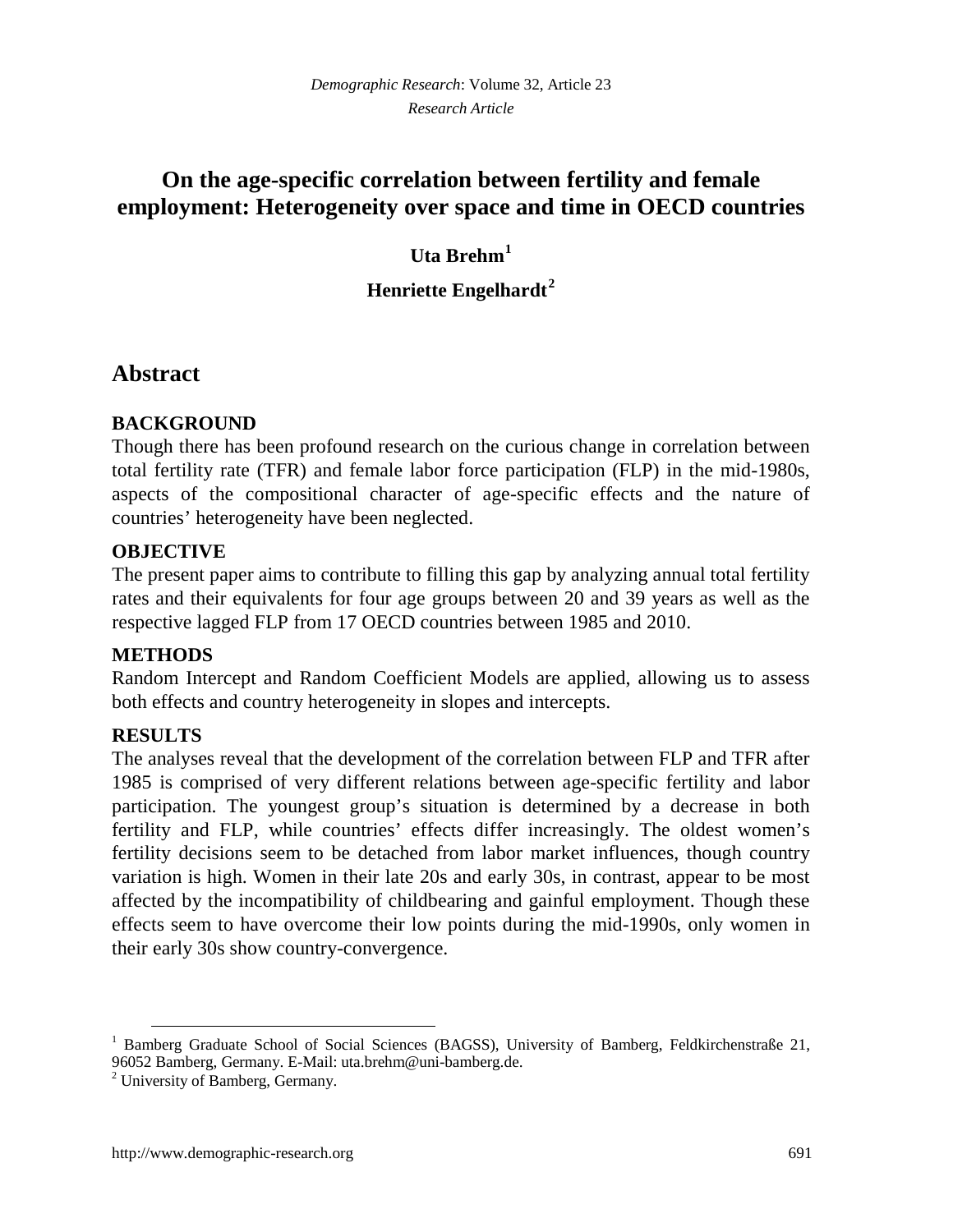#### **CONCLUSION**

The results highlight the fact that total and age-specific fertility behavior, FLP-effects and country variances are distinct concepts that add considerably to the broad understanding of the correlation between fertility and FLP.

## **1. Introduction**

In studying the correlation between fertility and female labor force participation, a common hypothesis states that women with small children face, to some extent, an incompatibility with engaging in gainful employment. As a result, women are supposed to choose between the two alternatives, which is expected to result in a negative correlation between the total fertility rate (TFR) and female labor force participation (FLP), empirically. Up to the mid-1980s, this assumption is supported by data for OECD member states. Since then, research has registered a positive correlation as is shown in [Figure 1.](#page-3-0)

### <span id="page-3-0"></span>**Figure 1: Correlations between total fertility rate and female labor force participation between 1960 and 2010**



Countries: Belgium, Canada, Denmark, Finland, France, Germany, Greece, Ireland, Italy, Japan, Luxembourg, Norway, Portugal, Spain, Sweden, United Kingdom, United States Data: see Appendix.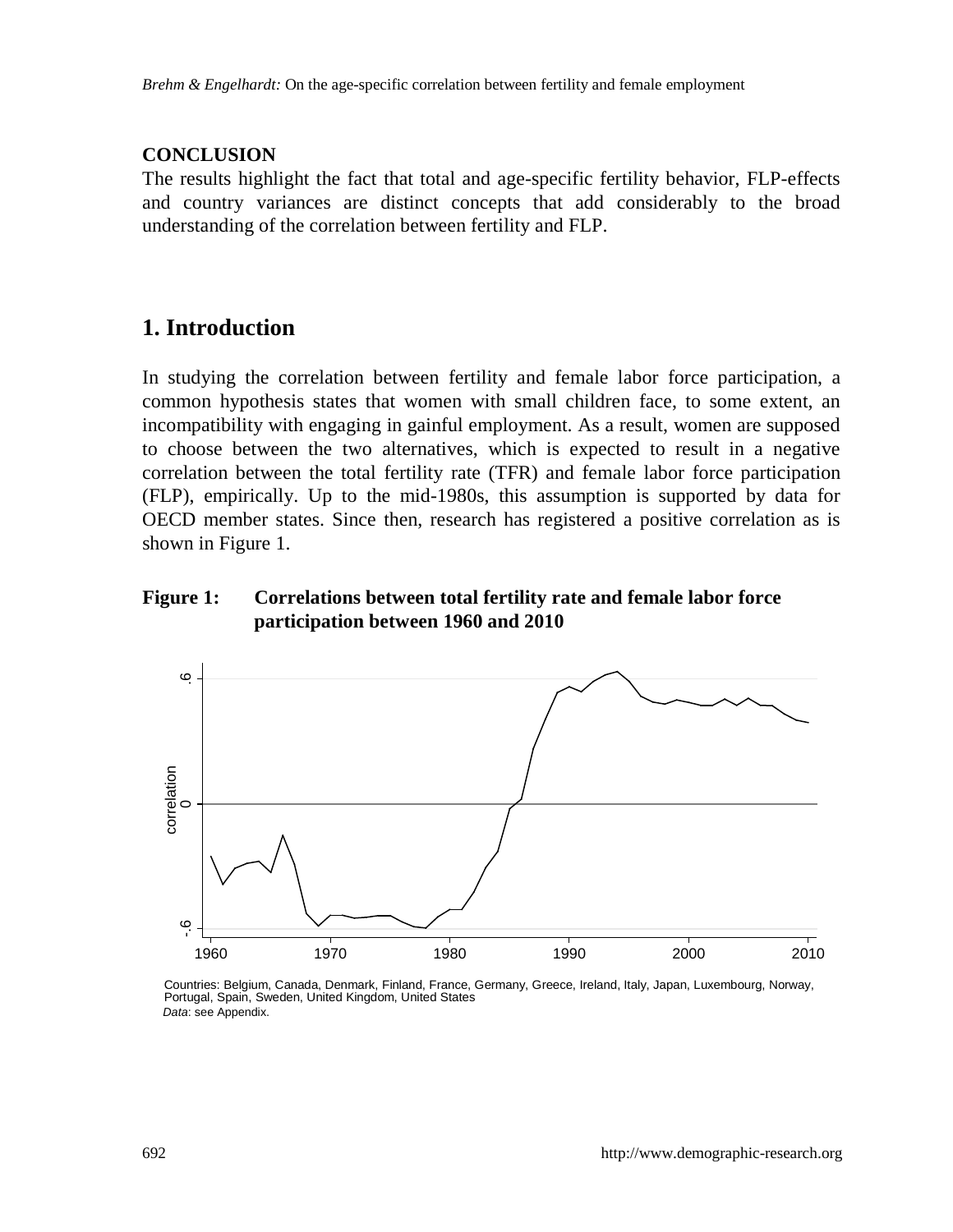While previous research has been focusing on underlying factors, such as social and labor market policies as well as changes in values and attitudes (e.g., Pampel 2001; Ahn and Mira 2002; Adserà 2004; Laat and Sevilla Sanz 2005; Engelhardt 2009; Luci and Thévenon 2010) some crucial aspects remain almost unconsidered. First, one can assume compositional effects in the total rates that are specifically due to *age-specific differences*. More precisely, the interplay of fertility and employment in different age groups has been influenced by various factors, all of which have undergone long-term changes themselves. These factors include, for example, the increasing enrollment in higher education, women's growing orientation towards both labor market and individual careers, as well as changing gender roles and family norms. These wellresearched developments provide a theoretical basis for this study's assumption of empirically very different relationships between age-specific fertility and the respective FLPs.

Second, countries can be expected to vary clearly in their association between fertility and employment, as they follow very different policies, guiding motives and mentalities. These lead to highly variant country situations, both in cross-section as well as concerning long-term developments. Hence, very complex *country heterogeneity* may conceal the true nature of the association between FLP and TFR – an issue that, however, has so far been acknowledged rather insufficiently in previous research (e.g., Beck and Katz 2007).

The aim of this paper is to address both of the described aspects. Specifically, it scrutinizes if and how the puzzling relationship between TFR and FLP is attributable to a composition of varying age-specific associations between fertility rates and FLP. Furthermore, the paper contemplates on the complex nature of underlying country heterogeneity. To do so, it goes beyond merely controlling for varying country-specific intercepts and slopes while estimating the association between total and age-specific fertility and the respective FLPs. In fact, it aims to additionally pinpoint the specific scope of country heterogeneity and its long-term development.

In order to pursue these objectives, we proceed as follows: in section 2, we discuss the relevance of age-specificity, country heterogeneity and the interaction of both from a theoretical point of view. Subsequently, in section 3 we introduce the relevant sample of 17 OECD countries and our method of choice to achieve our complex purposes: Random Coefficient Modeling. Descriptive and multivariate results are presented in section 4. Their substance and its implications are discussed in section 5.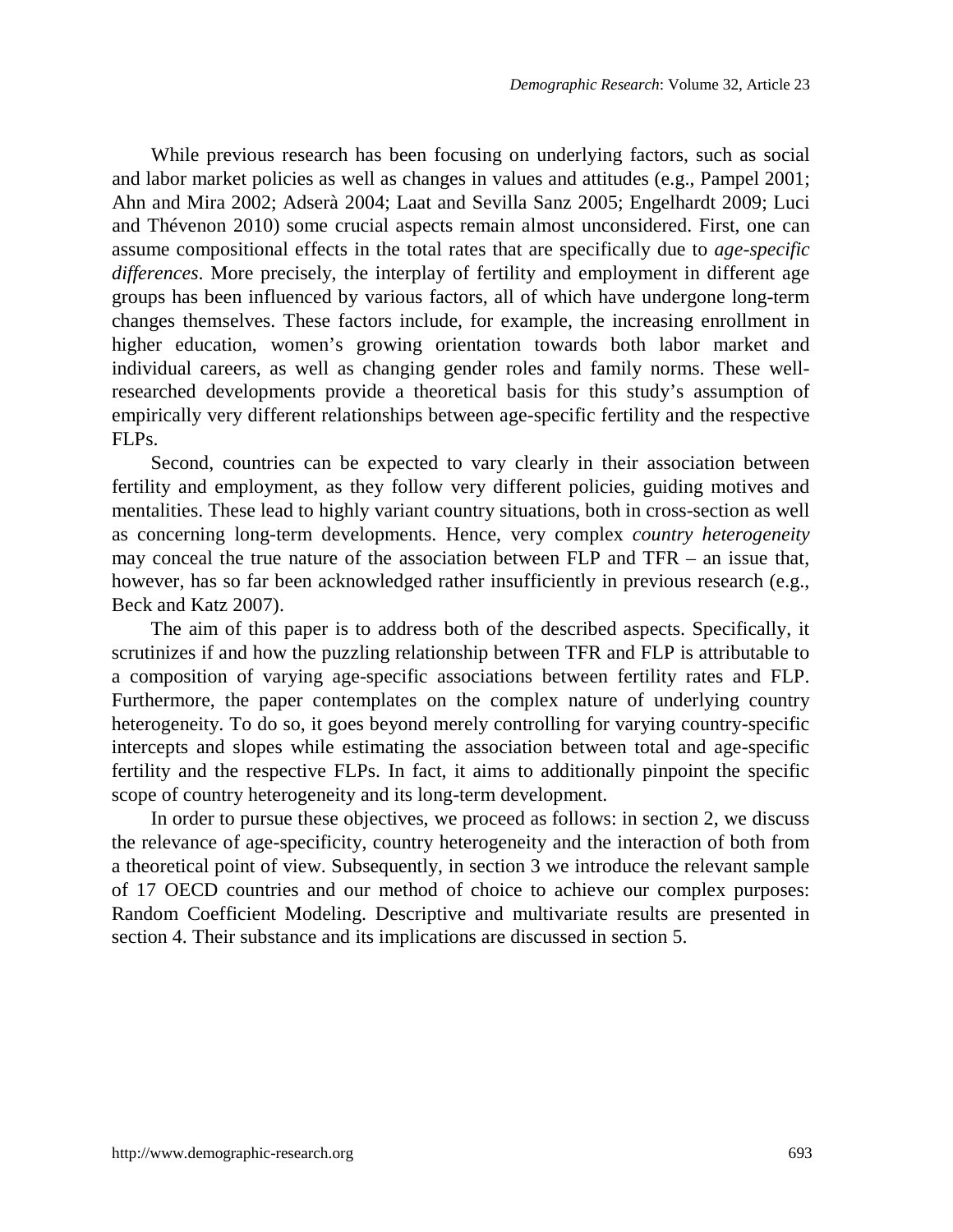# **2. Analytical framework**

From a theoretical point of view, the difficulties in combining gainful employment and childbearing urge women to choose between these alternatives. Consequently, this decision should result in a negative correlation between fertility and female labor participation (Becker 1960, 1991; Mincer 1963; Willis 1973; Butz and Ward 1979). Empirical evidence, however, suggests a change in OECD countries' correlation between TFR and FLP from negative to positive values in the mid-1980s (e.g., Esping-Andersen 1999; Brewster and Rindfuss 2000; Pampel 2001; Ahn and Mira 2002; Rindfuss, Guzzo, and Morgan 2003; Engelhardt, Kögel, and Prskawetz 2004). Recent studies concentrate on finding reasons for this change in correlation, mainly based on pooled time series from OECD countries. Particularly, elements of family policy are considered to be relevant. Several authors attribute capital importance to childcare institutions (Ahn and Mira 2002; Engelhardt 2009; Luci and Thévenon 2010) and, to a lesser degree, to maternity benefits and part-time employment (Adserà 2004; Engelhardt 2009). Besides, the changes of attitudes and gender roles towards individualism and equality are considered to be similarly relevant (de Laat and Sevilla Sanz 2007; Pampel 2001; Castles 2003; Engelhardt 2009; Luci and Thévenon 2010; Luci 2011). Beyond that, however, research has left a gap in the study of the causal association between fertility and FLP. While it has focused on finding reasons for the overall relation, crucial aspects, such as the correlation's composition of age-specific associations, as well as the complex nature of underlying country heterogeneity have often only been acknowledged superficially or neglected altogether.

## **2.1 Age-specificity**

Pursuing Adserà's (2004) family-economic approach, different age groups are connected to different periods of education, childcare and participating in and economically benefiting from the labor market – three periods of life that are fairly incompatible with one another (also see Brewster and Rindfuss 2000; Engelhardt, Kögel, and Prskawetz 2004). The period of gainful employment goes along with a certain prospect of income, as well as a risk of unemployment. Prospects of income may increase and those of unemployment decrease as education, recent experience, and attachment to the market grow. As the major responsibility for childcare is still held by women, the period of childcare is accompanied by less time for and less commitment to both education and the labor market. The period of education, in contrast, aims for a maximum accumulation of human capital, which is later on transferable to the period of gainful employment.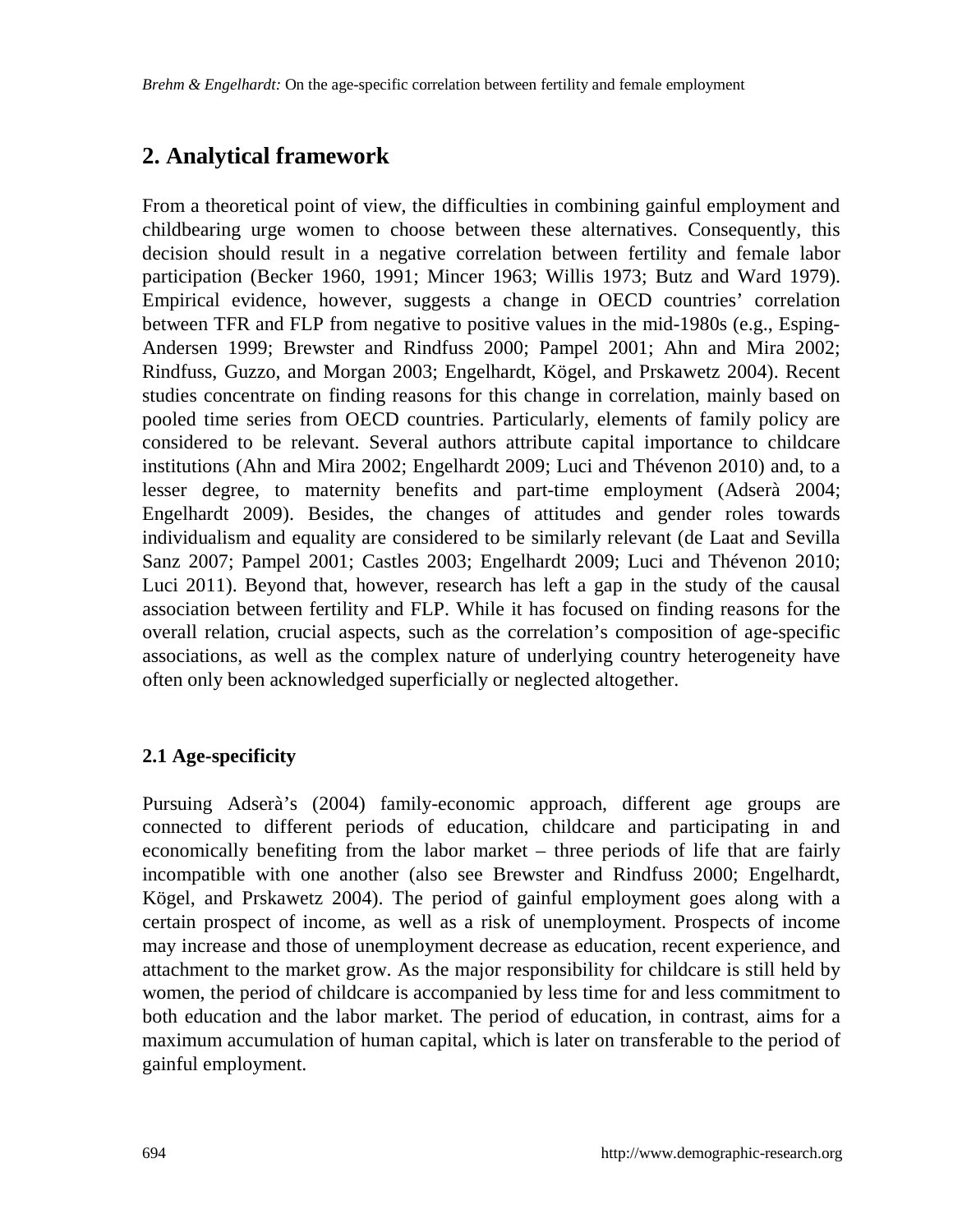The described periods are connected to a certain age – a relation, however, that has changed clearly over the last decades. As a result of an interplay between the educational expansion and more accurate and extended predictions regarding future working lives (Goldin 2006), women prolonged their periods of education, viz. by more than five years across the OECD between 1970 and 2009, and almost two and a half years since 1990 (Gakidou et al. 2010). Subsequent to graduation, women enter the labor market increasingly with the intention of pursuing occupational success (Goldin 2006). Both aspects contribute to postponing the period of childcare: over the last decades, family formation has been delayed by three to four years (e.g., Sobotka 2008). Drawing upon these considerations, we hypothesize a decrease of both fertility rates and FLP in younger age groups up to the mid-20s, and hence a positive association. In the mid- to late 20s, in contrast, we assume a negative association, since fertility makes way for increasing FLP. Throughout the 30s, we expect increasing figures for both rates, reflecting in their competition and hence in a negative association. Altogether, we assume the rise into a positive correlation between TFR and FLP to be due to a compositional effect of greatly varying correlations at different ages. [Figure 2,](#page-6-0)  illustrating the crude correlation between age-specific fertility rates and FLP, conveys a first impression of the variety of associations. Curiously, the correlations for the age groups 25 to 29 and 30 to 34 do not meet our hypotheses of negative associations. While puzzling at first, this might be an indication of the great relevance of underlying country heterogeneity.

### <span id="page-6-0"></span>**Figure 2: Age-specific correlations between fertility and female labor force participation between 1985 and 2010**



Data: see appendix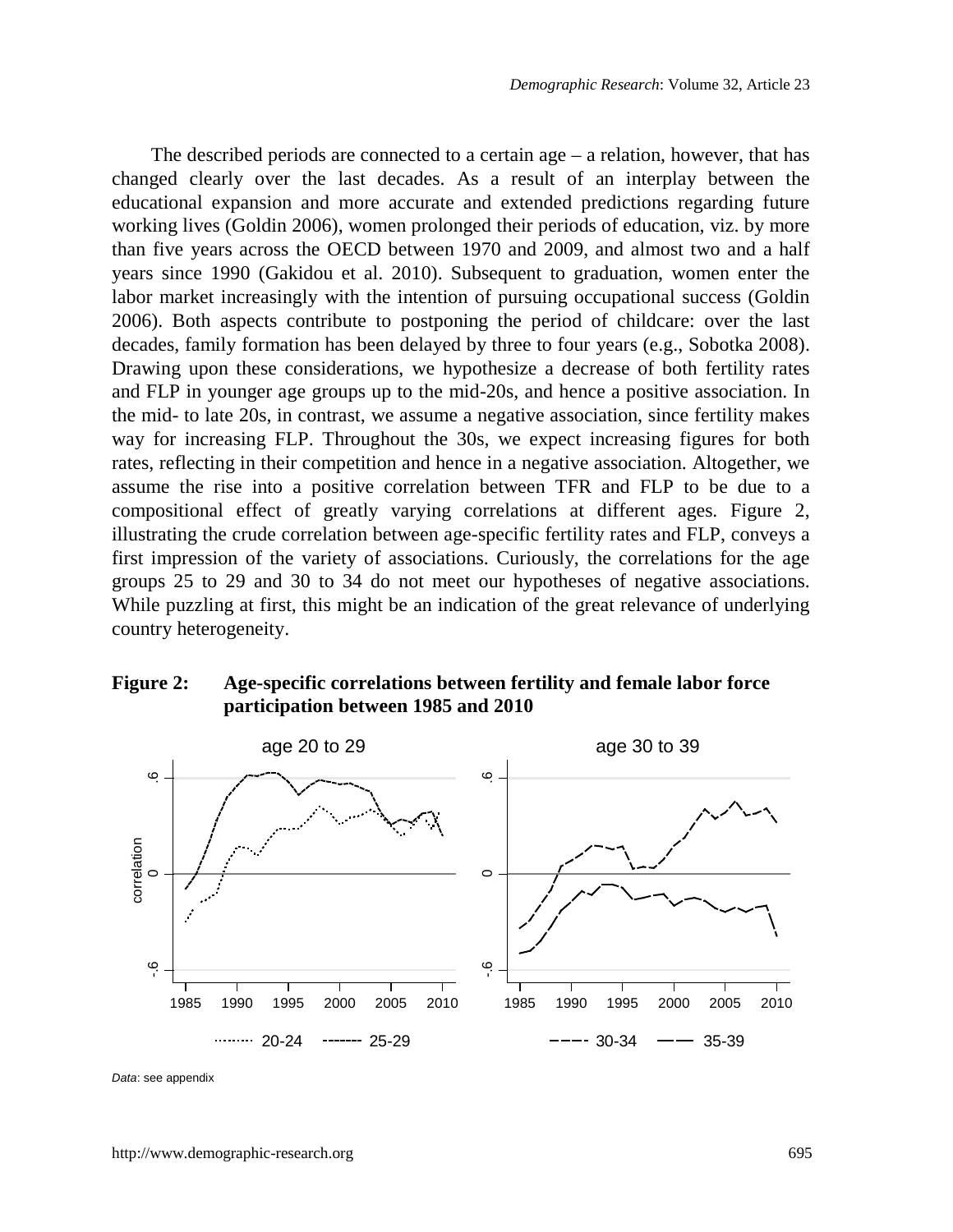#### **2.2 Heterogeneity in space and time**

Some authors direct an additional focus on country- and time-specific heterogeneity, arguing that due to a disregard of these aspects, the observed change in correlation is perhaps questionable altogether (Kögel 2004; Engelhardt, Kögel, and Prskawetz 2004). There have been different approaches to coping with countries' heterogeneity: Ahn and Mira (2002), for example, divide countries into three groups according to their FLP, unveiling their differences in the association with the respective TFR: while countries with low FLP also proceeded from formerly very high (2.75 in 1970) to very low levels of fertility (1.5 in 1995), high-participation countries' fertility rates only experienced a comparatively slight drop (from 2.2 in 1970 to 1.75 in 1977) and slightly increased again during the late-1980s. These contradicting trends may have contributed to the observed change in correlation. In a slightly different line of thought, Rindfuss, Guzzo, and Morgan (2004) control for each country's sensitivity of fertility to changes in FLP – this however apparently without allowing for variances across time – and derive institutionally different groups of countries: while the TFR in Scandinavia and the former British colonies is fairly insensitive to changes in the FLP, the opposite applies to Southern European countries. The authors argue that the changing cross-sectional correlation of TFR and FLP can also be explained by these differences. Going one step further, Kögel (2004) controls for unmeasured country-specific factors as well as for slope-heterogeneity across European regions (i.e. Scandinavian, Mediterranean and other countries) in fixed and random effects estimations. While other researchers uphold the positive cross-country correlation after 1985, he argues these findings have been due to the neglect of these aspects of country heterogeneity. In his empirical analysis, Kögel finds evidence for a persistently negative, though only marginally significant, correlation between TFR and FLP. He detects this to be particularly true for the Mediterranean countries while effects in other regional groups are insignificant. Implementing the idea of unobserved variation differently, Engelhardt (2009) chooses to control for unobserved country-specific as well as time-specific heterogeneity by incorporating respective fixed effects into one model. Simultaneously, her model attempts to accommodate restrictions of temporally and spatially correlated errors in pooled time series. Following this method, she finds support for the positive bivariate correlation between FLP and TFR after 1985.

While these deliberations already convey an overall impression of the manifold nature of country heterogeneity, the objective of our paper adds another level of complexity to the issue. Specifically, the examination of age-specific associations between fertility and FLP also requires consideration of heterogeneous country effects beneath these effects of age-specificity.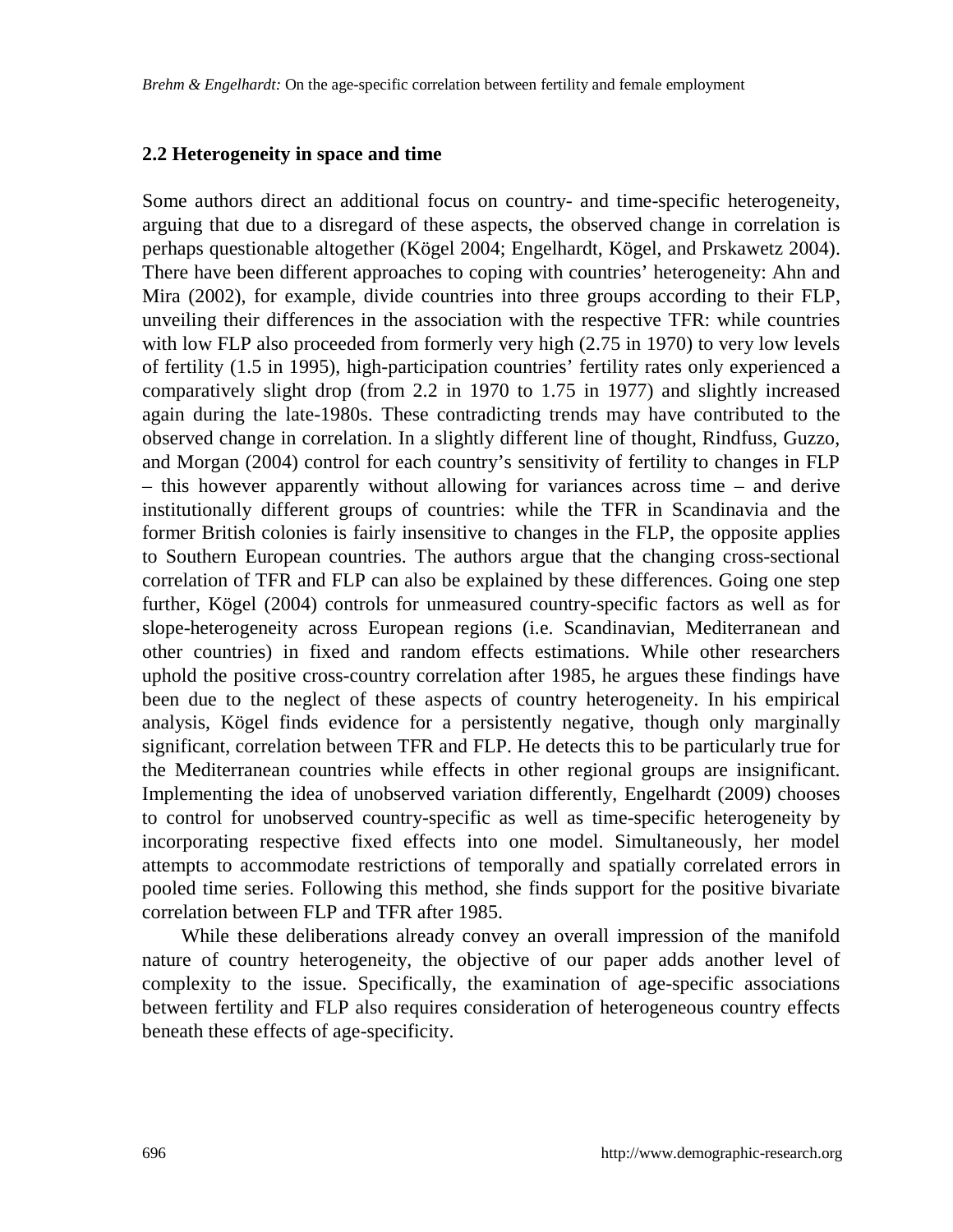#### <span id="page-8-0"></span>**2.3 Heterogeneous age-specificity**

Due to different cultural, political and economic structures, both total and age-specific developments do not only differ across time, but also between countries. Different rates and intensities of development reflect this suggestion: the expansion of (higher) education varies clearly across countries (e.g., Schofer and Meyer 2005), the impact on females' school attendance ranging between 2.7 (USA) and 7.5 (Netherlands) additional years in 2009 compared to 1970 (Gakidou et al. 2010). The FLP also grew at different speeds and from different starting points in various countries: Sweden, for example, featured a rate around 55% in the early 1960s, with an increase of about 25 points in the 1970s and early 1980s. Since then, the rate holds steady at almost 80%. Spain's FLP, in contrast, was still at about 35% in the late 1970s, with steadily growing values in the last decades, up to about 65% in 2010 (Appendix 1). Concerning family formation, in 1983 Finland was one of the first countries to show a postponement of two years compared to the formerly stable mean age at first birth – one of the last OECD countries was Portugal in 1997 (Sobotka 2008). Still, the median ages at first birth differ clearly: van Bavel and Nitsche (2013) cite differences of up to four years across Europe's Western countries alone (Portugal: 26 years – Netherlands, Spain, Switzerland: 30 years).

The differing compatibility of the described age-specific periods of education, gainful employment, and childcare across countries results in varying patterns of subsequence or concurrence of periods, and therefore in different age-specific associations between fertility and FLP. To explain the differing compatibility, consideration of conditions at the societal level is requisite. To this end, Laat and Sevilla Sanz (2005) put forward a model on norms and attitudes regarding gender equality, concluding that social externality effects and their interaction with household attitudes lead to the change in the cross-country correlation between TFR and FLP: while traditional labor division is conductive to a higher number of children on the micro-level, on the macro-level more egalitarian values lead to an on average higher male share of home production which allows fertility, a function of the sum of time devoted to household services, to increase. The related attitudes, social norms, and culture, however, differ substantially across countries, constituting long-term differences that have only been uncovered by rather short-term increases of the FLP.

In line with this thought, McDonald (2000) argues that low fertility may be due to conflicting orientations in social institutions: while individual-oriented institutions promote gender equality, the rearrangement of gender roles happens much more slowly in family-oriented institutions. The twentieth century's individual-oriented developments (higher education, women's participation in the labor market etc.) conflicted with persistently low gender equality in family-oriented institutions,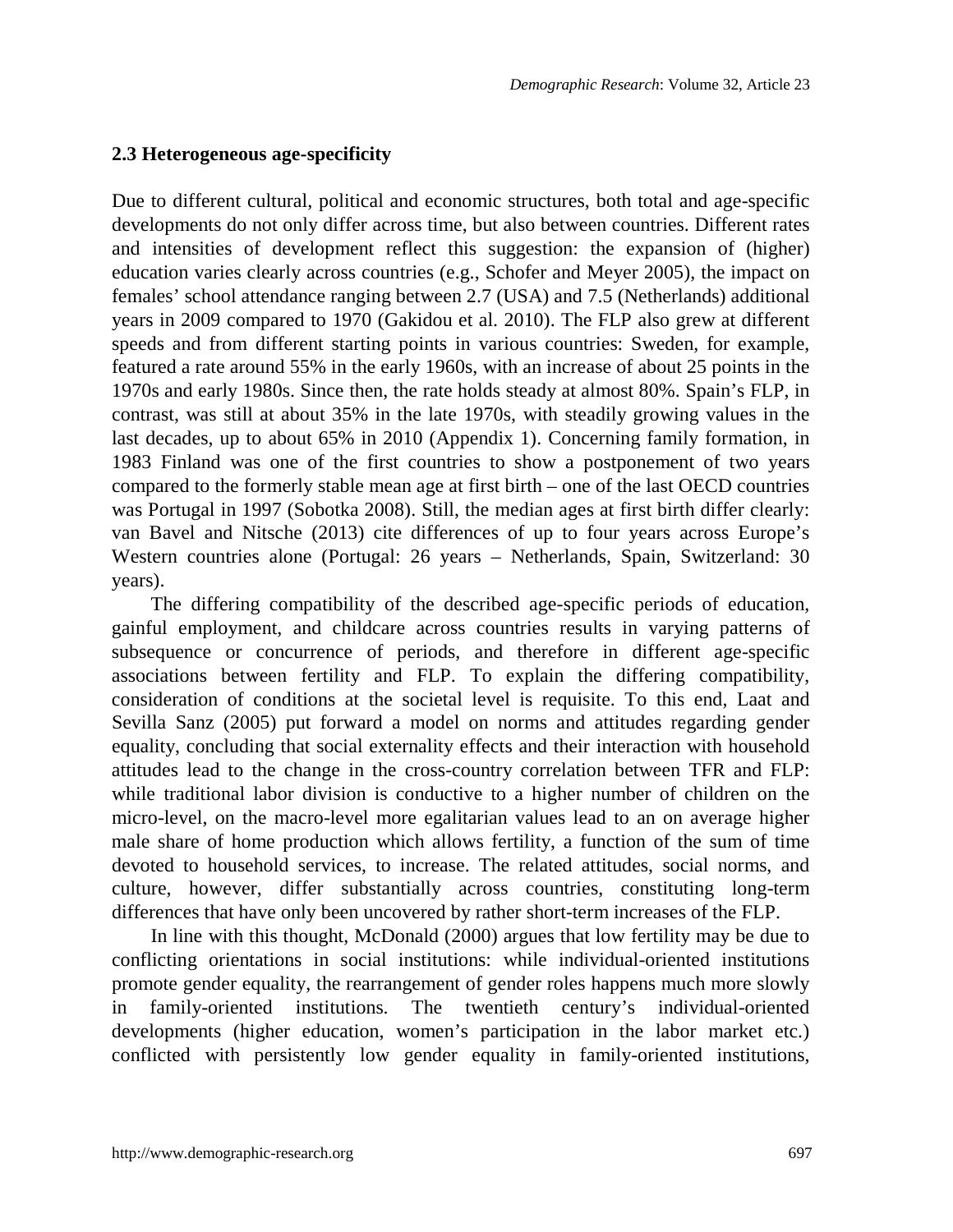prompting women to reduce and postpone births. As soon as family-oriented institutions catch up on gender equality, fertility can be expected to recover.

Interdependently, a complex of political and economic institutions determines opportunities and costs of childbearing and -rearing relative to gainful employment. Particularly relevant in this respect are child daycare and/or women's part-time employment. The occurrence of such institutions can be assumed to depend on a country's overall regime: while some liberal countries rely almost solely on the market's ability to facilitate the compatibility of family and career, others consider the state to be responsible for the provision of childcare. Still others have traditionally relied on subsidiarity, and therefore on families to take care of their children (Esping-Andersen 1990), resulting in a fairly consecutive order of employment and childcare. A clustering along these ascribed and observed lines, however, is only partly expedient, as variation is high even within these groups<sup>[3](#page-9-0)</sup>.

Instead, this paper aims to pay due regard to countries' factual variation without drawing on grouping assumptions. Specifically, we orient our research towards Kögel's approach, which estimated fixed and random effects in order to control for unmeasured country-specific factors and slope-heterogeneity, respectively (cf. page [697\)](#page-8-0). However, we aim at going one step further by applying a method that integrates both aspects, i.e. heterogeneous intercepts as well as slopes, into one comprehensive model. This allows us to pursue our first objective of estimating the correlation between total and agespecific fertility and FLP, while simultaneously controlling for and precisely predicting various forms of country heterogeneity, as suggested by our second objective.

In order to satisfy our research purposes, we apply Random Coefficient Modeling as suggested by Beck and Katz (2007) to a sample of 17 OECD countries, both of which are elaborated upon in the following section.

## **3. Data and methods**

#### **3.1 Data**

For the empirical analysis, we assembled annual time series of both total and agespecific fertility rates and female labor force participation rates for OECD member states. Data was drawn from data banks provided by the OECD (OECD.Stat Extracts), World Bank (World Development Indicators), European Commission (Eurostat), and

<span id="page-9-0"></span><sup>&</sup>lt;sup>3</sup> Examples of within-regime variation: France contrasts Germany with regard to family, labor, taxation and pension policies for working mothers (Luci 2011); Portugal contrasts Southern Europe with regard to FLP (Appendix 1, cf. de Sousa 2005); Ireland contrasts other free-market states with regard to both fertility and FLP (Appendix 1)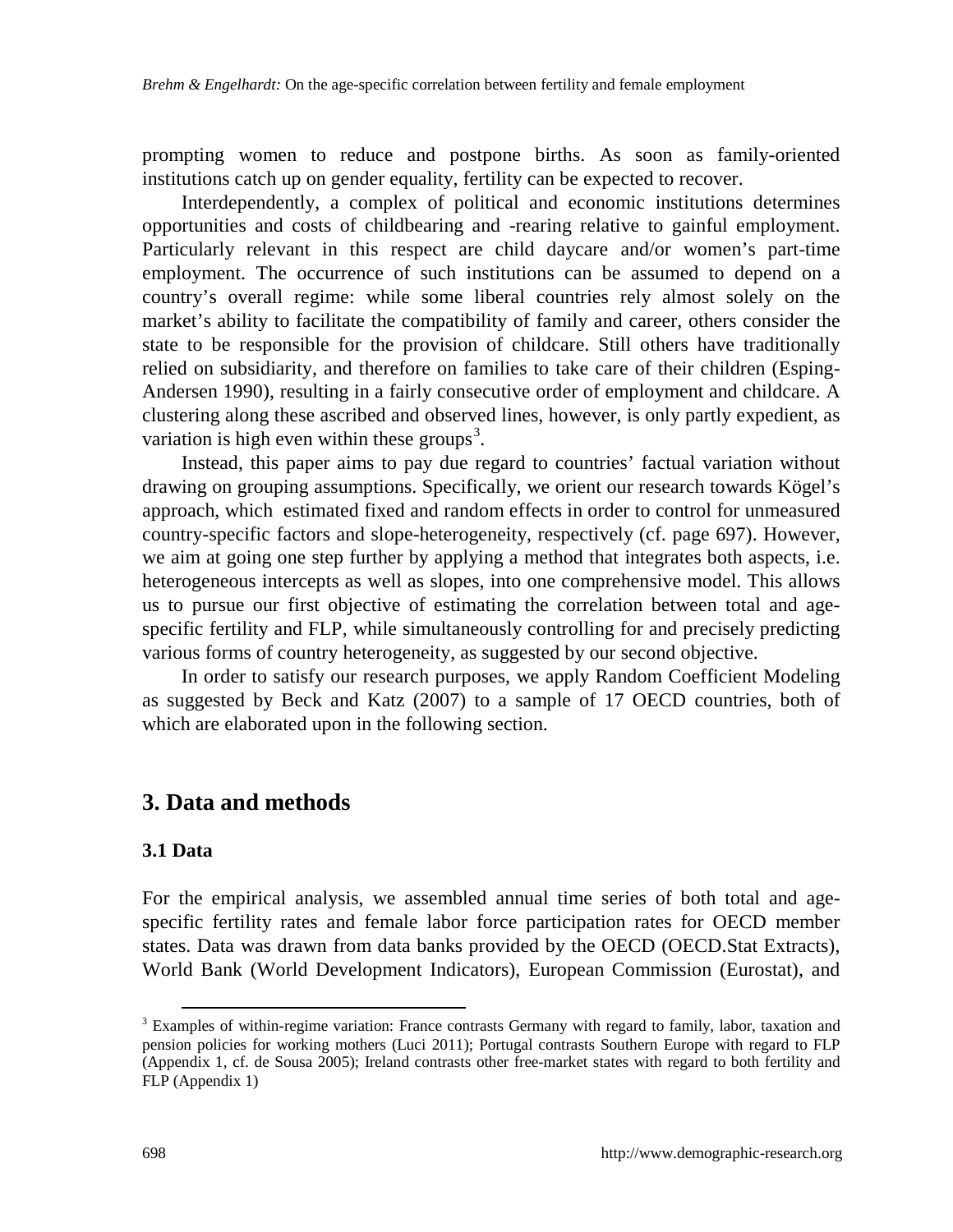the Max Planck Institute for Demographic Research (Human Fertility Database) (see Appendix). As studies do not differ with respect to the negative correlations prior to the mid-1980s, we focus on the much-disputed time after 1985. This procedure ties in with Kögel's (2004) strategy of considering the time periods before and after 1985 separately. Also, as the collection of age-specific data is a rather new concept, this premise enables us to include data from as much as 17 OECD member states widely scattered over Europe (Belgium, Denmark, Finland, France, Germany, Greece, Ireland, Italy, Luxembourg, Norway, Portugal, Spain, Sweden, United Kingdom), North America (Canada, USA) and Asia (Japan).

Providing an overview, Appendix 1 displays each country's total and age-specific fertility and FLP behavior from 1960 until 2010. We assume women's main childbearing age to fall between 20 and 39 years, which is why we focus on age groups of between 20 and 24, 25 and 29, 30 and 34 as well as 35 and 39 years. While the TFR is calculated by summing the single-year age-specific figures, the fertility of aggregated age groups is provided mainly in the form of averages from the corresponding agespecific rates. As a result, the values' ranges differ quite substantially, with TFR-values between approximately 1.1 and 4.3, and age group-specific rates between 0.01 and 0.26 (below serving as proxies for age-specific fertility rates). While this does not affect the relative impression of the age-group fertility description in Appendix 1, readers must be aware that in the following multivariate analyses, these small rates result in even smaller slope coefficients which are, however, not negligible.

#### **3.2 Methods**

To pay regard to the causal order of fertility decisions, the bivariate causal analyses are carried out with lagged variables for FLP. This is based on the assumption that individual-level decisions for or against childbearing are made approximately one year prior to measurable events such as births and, consequently, to macro-level fertility. At the time of decision-making, current economic issues, like the FLP, are taken into account (e.g., Örsal and Goldstein 2010). The relevance of this theoretical premise mirrors in the finding that, in a minimum of two lags, the unadjusted total as well as age-specific FLPs Granger-cause the respective fertility rates. This, however, does not apply in the opposite direction. This finding from time series between 1985 and 2010 contradicts Michael's (1985) results using data from 1950 to 1980, who reports the agespecific fertility rates to Granger-cause (married women's total) FLP.

After examining the development of fertility rates and FLP descriptively, focus is laid on multivariate analyses. Specifically, we follow Beck and Katz' (2007) advice and make use of Random Coefficient Modeling (RCM) for time-series cross-section data.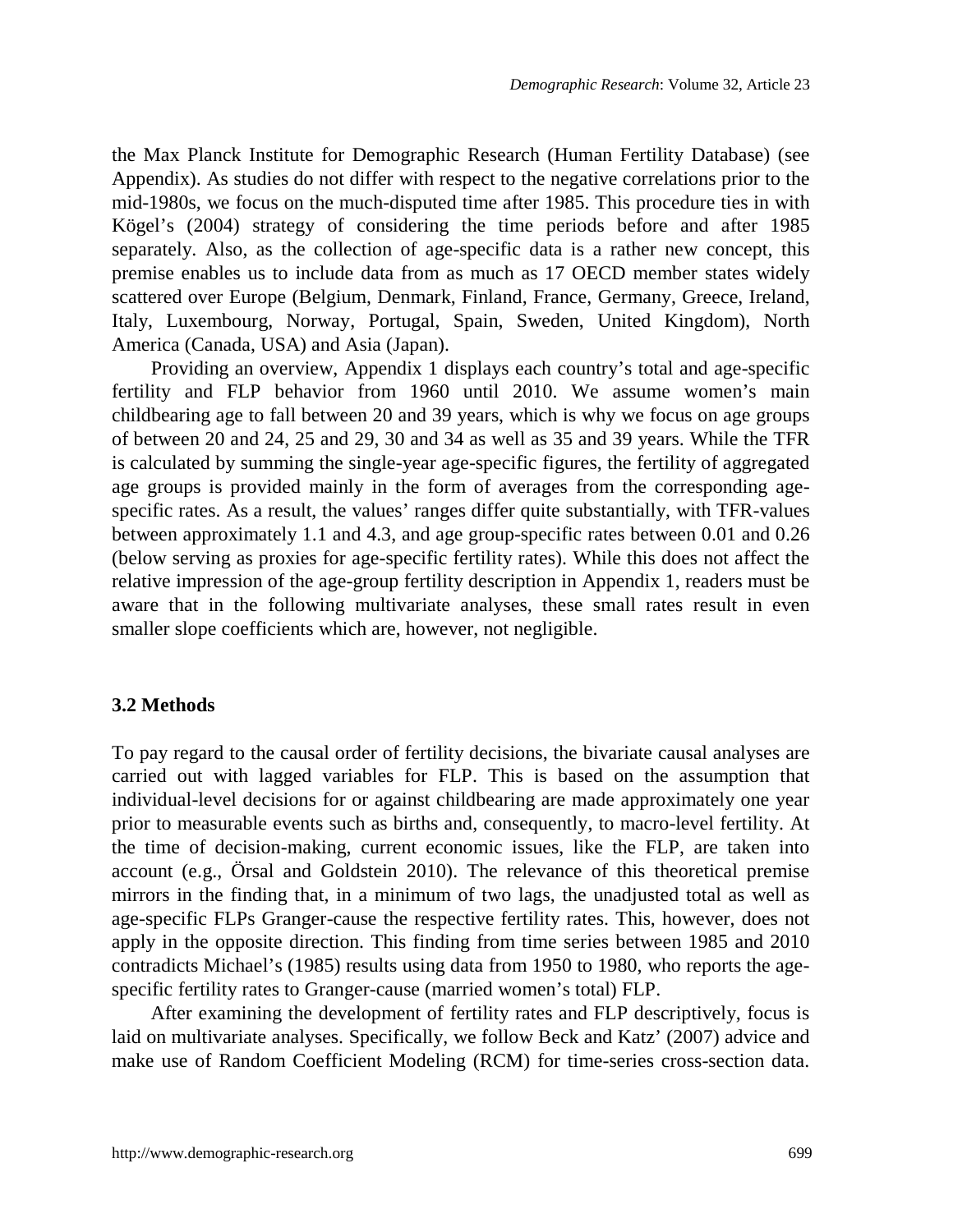This method enables us to model the variation of the effect of total and age-specific female labor force participation on the respective fertility rates while, at the same time, allowing for heterogeneous country intercepts and slopes. In their Monte Carlo experiments, Beck and Katz highlight the superiority of the maximum likelihood RCM estimator to those with pooled data, even if the latter allow for fixed country effects and hence intercept heterogeneity.

To present the model's general idea, we follow Beck and Katz' depiction and assume standard time-series cross-section data with  $x_{it}$  being the vector of K independent variables for unit  $i$  and period  $t$ . To work out the issue of parameter heterogeneity, we assume serially independent and normally distributed errors  $\varepsilon_{it}$  with zero mean and constant variance. By allowing  $\beta_i$  to take on a variety of patterns, we get to the equation

$$
y_{it} = x_{it}\beta_i + \varepsilon_{it} \qquad i = 1, ..., N; t = 1, ..., T.
$$
 (1)

However, the RCM assumes the  $\beta_i$  to be related and hence adds the assumption of

$$
\beta_i = \beta + u_i \tag{2}
$$

with

$$
u \sim N(0, \Gamma). \tag{3}
$$

In this,  $\Gamma$  reflects a matrix of variance and covariance terms and hence the heterogeneity of the unit parameters. As a result, the full model with its complex error term (in braces) reads

$$
y_{it} = x_{it}\beta + \{x_{it}u_i + \varepsilon_{it}\}.
$$
 (4)

Translating this general model to our specific case, we estimate the effect of the lagged total and age-specific female labor force participation rates  $FLP_{it-1}$  on the respective fertility rates  $FR_{it}$  across countries *i* and over time *t*. Simultaneously, the model allows for varying intercepts, expressed by unspecified country effects  $u_{0i}$ , and time residuals  $\varepsilon_{it}$ . Annual changes in mean fertility are included by adding fixed time effects  $v_t$ . A random continuous time effect  $Y_{it}$  controls for varying fertility slopes across countries. To estimate how FLP contributes to the explanation of countries' heterogeneity, we append the  $FLP_{it-1}$  as a fixed effect. Country-specific effects of FLP are additionally tested by inserting a random coefficient  $FLP_{it-1}$  (not shown in the equation). A cross-level interaction of FLP and year  $FLP_{it-1} \times v_t$  then contributes to the assessment of if and how the influence of FLP on fertility differs by year across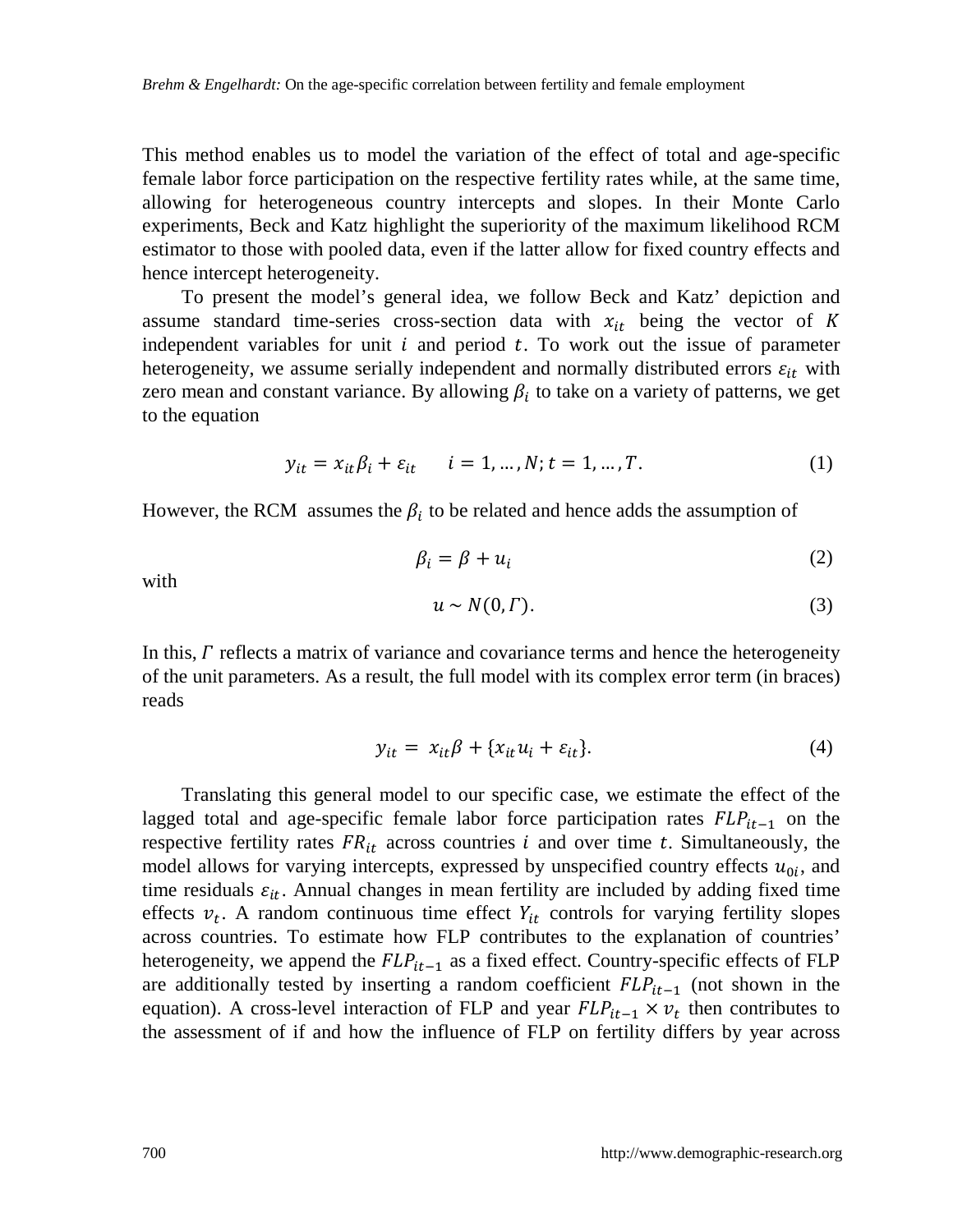countries. Resulting in an overall equation that sets the foundation for a gradual empirical compilation, the model reads as follows:

$$
FR_{it} = \beta_0 + v_t + \beta_1 FLP_{it-1} + \beta_2 FLP_{it-1} \times v_t + u_{0i} + u_{1i}Y_{it} + \varepsilon_{it}.
$$
 (5)

In order to deal with temporally and spatially correlated errors, the residuals' nuisance is modeled as a first-order autoregression or AR(1) process (details in Engelhardt and Prskawetz 2005)

$$
\varepsilon_{it} = \rho \varepsilon_{i,t-1} + \gamma_{it}.
$$
\n<sup>(6)</sup>

Though tests for both contemporaneous correlations and residual heteroskedasticity have also been positive, we disregard these error structures in our models, as they do not alter the model's explanatory power. Specifically, contemporaneously correlating countries appears to be rather random, [4](#page-12-0) while estimations with due regard for residual heteroskedasticity do not modify results substantially.

### **4. Results**

#### **4.1 Descriptive res**u**lts**

The graphs in Figures 3 to 5 emphasize the relevance of considering both agespecificity and time as well as country heterogeneity by giving an overall impression of countries' relational developments of fertility and FLP<sup>[5](#page-12-1)</sup>. Regarding the respective total rates in [Figure 3,](#page-13-0) the TFR ranged at a high level between 2.0 and 3.8 in 1960. This variation went down to 1.3 and 2.5 respectively until 1985, and has only slightly changed since (2010: 1.3 to 2.1). This suggests that most of the changes in fertility took place before 1985. Regarding the total FLP, in contrast, countries vary considerably in their pace of development: long established high-participation countries had already increased their rates by the late 1980s, moving at fairly constant high paces after that. In contrast, an increase of FLP in traditionally low-participation countries does not show until the mid-1980s, with signs of a further increase beyond the observation period. This is reflected in comparatively little country variation during both the 1960s and

<span id="page-12-0"></span> <sup>4</sup> For instance, Belgium's errors correlate strongly with Japan's – as do Luxembourg's with Ireland's. Rather obvious contemporaneous correlations, in contrast, like those between Norway and Sweden or Italy and any of the other Mediterranean countries, do not prove to be nearly as strong, if existent at all.

<span id="page-12-1"></span> $<sup>5</sup>$  Appendix 1 supplements this picture by presenting countries' individual developments.</sup>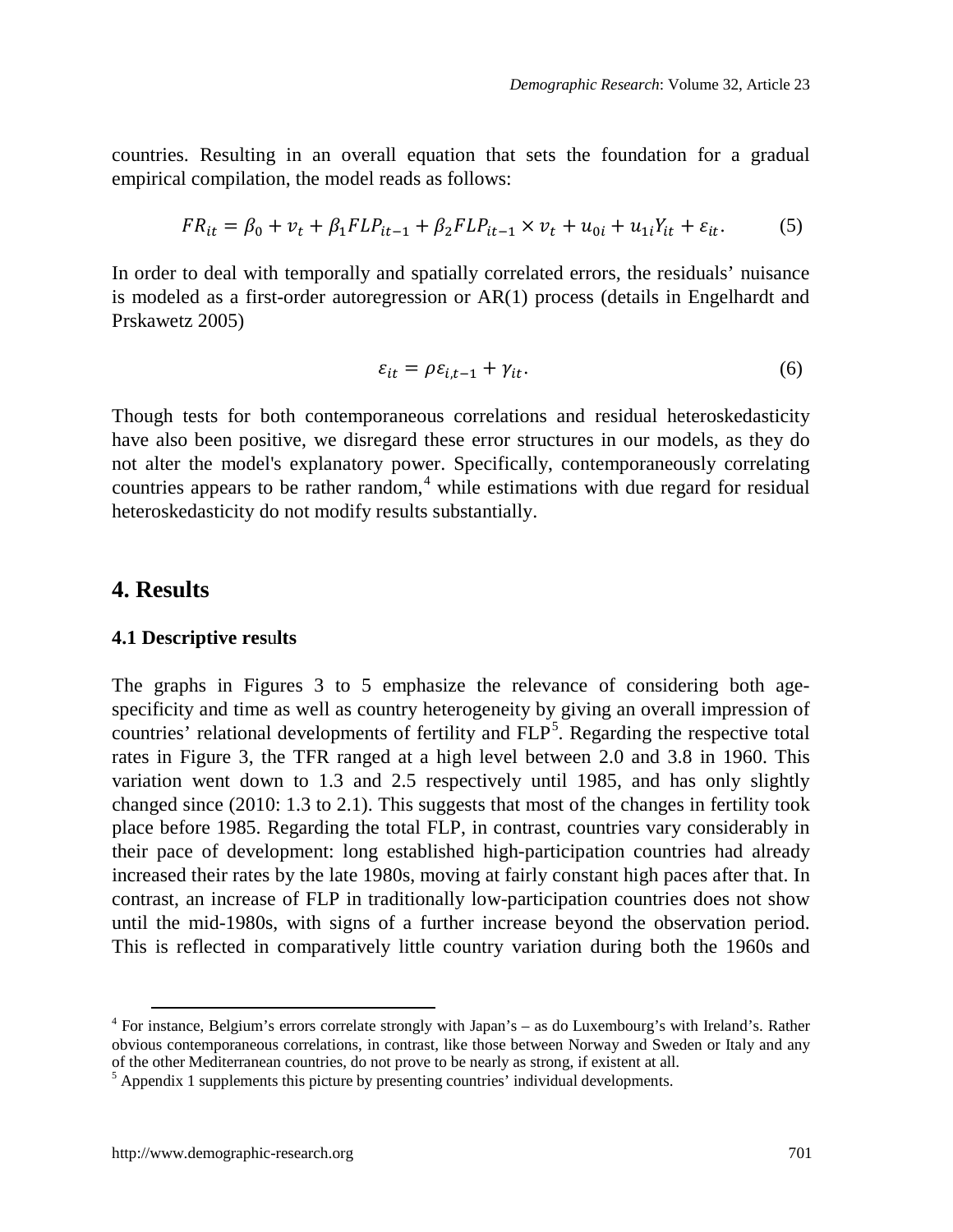2000s, though at considerably different levels, and a very wide variation during the decades in between.

In age-specific terms, however, the picture looks very different, as Figures 4 and 5 suggest for the decades after 1985. The youngest age group does not only show a strong decrease in fertility but also a slighter one in FLP. In the next oldest group, fertility decreases similarly while the countries' FLPs converge to a fairly high level. In the two oldest age groups, in contrast, both levels of fertility and FLP show, on average, increases. The development of the latter, however, is driven by a considerable amount of convergence, with many low-participation countries almost catching up on a level others have been holding for the entire observation period.

### <span id="page-13-0"></span>**Figure 3: The development of total fertility rate and total female labor force participation rate between 1960 and 2010**



*Data*: see appendix

Overall, [Figure](#page-14-0) 4 shows that fertility in the late 1980s ranges highest for the age group between 25 and 29 years and by far lowest for women between 35 and 39 – with Ireland as a very pronounced outlier. In 2010, in contrast, women between 30 and 34 exhibit the highest average fertility rates, closely followed by women between 25 and 29 – though rates are considerably lower than in the high-fertility group of the 1980s. At the same time, fertility rates in the youngest and the oldest age group have converged from initially different levels in the course of time. In sum, countries' fertility rates appear to have harmonized across the observed age groups: while they differ greatly in 1985 with figures between 0.02 (age group 35 to 39 years) and 0.18 (25 to 29), their rates vary less and at lower levels in 2010, ranging between 0.03 (20 to 24) and 0.14 (30 to 34).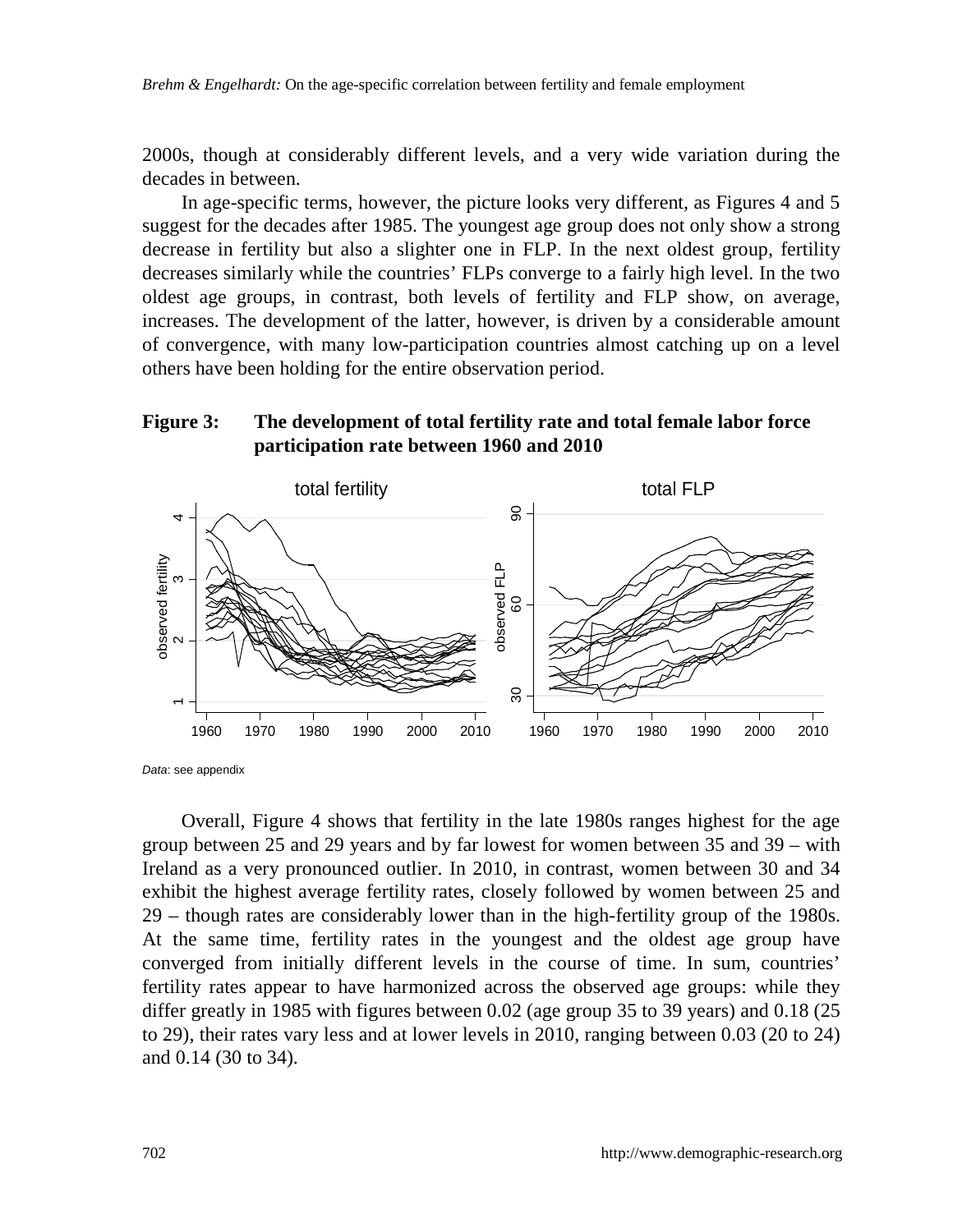

#### <span id="page-14-0"></span>**Figure 4: The development of age-specific fertility rates between 1985 and 2010**

*Data*: see appendix

Regarding the FLP, [Figure 5](#page-15-0) demonstrates that countries vary considerably across all age groups in 1985, with wider variation for older women (a range from approximately 30% to 90% in age groups 30 to 34 and 35 to 39). Apart from the youngest women's FLP, which continuously and even increasingly differs across countries at a decreasing average level (1985: range from 49% to 83%; 2010: 39% to 75%), this picture changes into one of remarkable convergence at very high levels across both countries and age groups until 2010 (range from 61% [25 to 29] to 90% [30 to 34, 35 to 39]). However, the development is composed of different paces of FLPincrease at different ages: the penetration of the labor market at higher rates even for low-participation countries started earlier – seemingly even well before the observation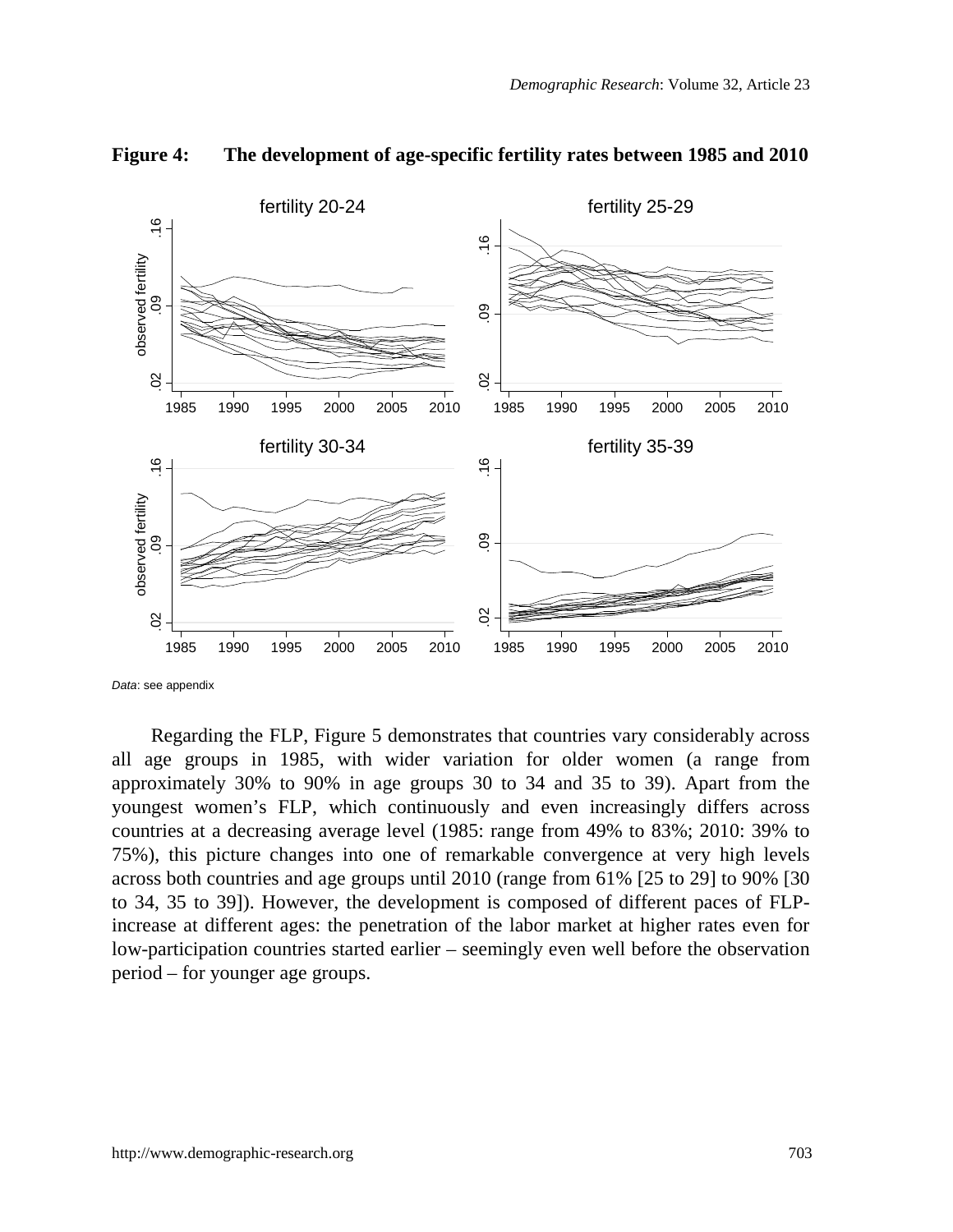## <span id="page-15-0"></span>**Figure 5: The development of age-specific female labor force participation rates between 1985 and 2010**



Similar to the emerging comparison of the bivariate correlations in Figures 1 and 2, these observations strongly point to a compositional effect of TFR and total FLP from different age group-specific conditions. Hence they suggest that it is shortsighted to refer only to total rates when studying the correlation of fertility and FLP. In addition to that, the figures convey an idea of country variability over the course of time, and imply that it is indeed worthwhile to minutely consider time-specific country heterogeneity.

### **4.2 Multivariate results**

To extract the cross-country association between FLP and fertility, multivariate methods are applied. In order to find a model that does justice to each of the observed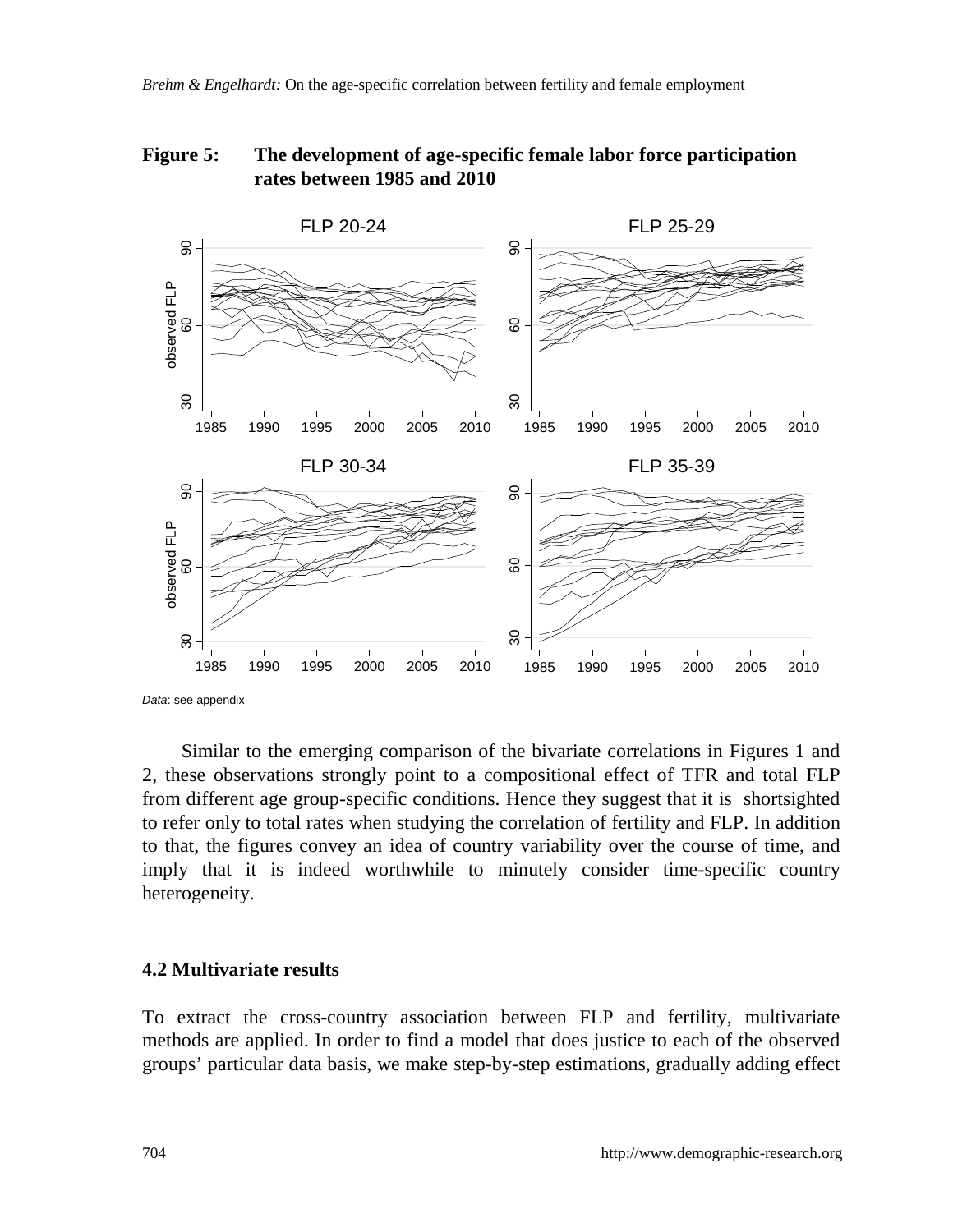terms to the model. While considering countries' varying intercepts in fertility proves to be crucial for all observed groups, slopes show significant country variation for the total rate and the three youngest groups (though only marginally significant for women in their early 20s). Hence, further analysis has to account for country heterogeneity in both intercepts and slopes over the course of time. It is of course possible that further yearlevel explanatory variables lessen the extent to which countries vary. In any case, though, this has to be analyzed thoroughly. For women in their late 30s, in contrast, slopes do not differ between countries.

With regard to the effect of FLP on fertility rates, the relation proves to be rather complex. Surprisingly, the main effect does not help to explain either the total fertility rate or the fertility of women in their early 20s. In fact, in these cases the FLP does neither offer a significant fixed coefficient nor does it help to explain some of the countries' heterogeneity. In the age groups between 25 and 39 years, in contrast, the FLP offers a significant though small main effect according to which a 10% increase in FLP accounts for a fertility decrease of between 1.8% (30 to 34 years) and 3.3% (35 to 39 years) and helps to explain between-country variance by up to 34.7% (25 to 29 years).

Despite these diverse main effects of FLP, the cross-level-interaction term of FLP and year<sup>[6](#page-16-0)</sup> contributes significantly to the model's quality. This implies that the influence of FLP on fertility differs significantly by year. Testing for its countryspecific effects, in contrast, does not improve the comprehension significantly for any of the groups. Evidently, the effect of FLP on fertility does not vary between countries. The final models of both the total and age-specific estimations are summarized in Appendix 2.

Based on these compiled models, [Figure 6](#page-17-0) illustrates within-country effects of FLP more specifically by describing its yearly effect on fertility in both total and agespecific terms. As a result of considering country heterogeneity in intercepts and slopes, the graphs differ clearly from the ones drawn on the basis of crude correlations, as seen in Figures 1 and 2. Nonetheless, it becomes apparent that the overall FLP's effect on TFR since 1988 indeed ranges in a slightly positive area, yet with a distinct decrease to a null relationship around 2000. Age-specifically, however, the picture is much more diverse, and reveals compositional effects. While up to about 1990, the effect of FLP on fertility seems to develop quite steadily towards more positive figures for all age groups and the total rates respectively, the effects start to diverge in about 1992. Young women between 20 and 24 show a positive age-specific correlation between FLP and fertility in the 1990s. Yet women in their late 20s and early 30s already exhibit a repeated decline of correlation in the mid-1990s. For the rest of the observation period, this holds true

<span id="page-16-0"></span> <sup>6</sup> For the age group between 34 and 39 years, for which previous tests proved no between-country variation in slopes, the interaction term is applied only on level 2.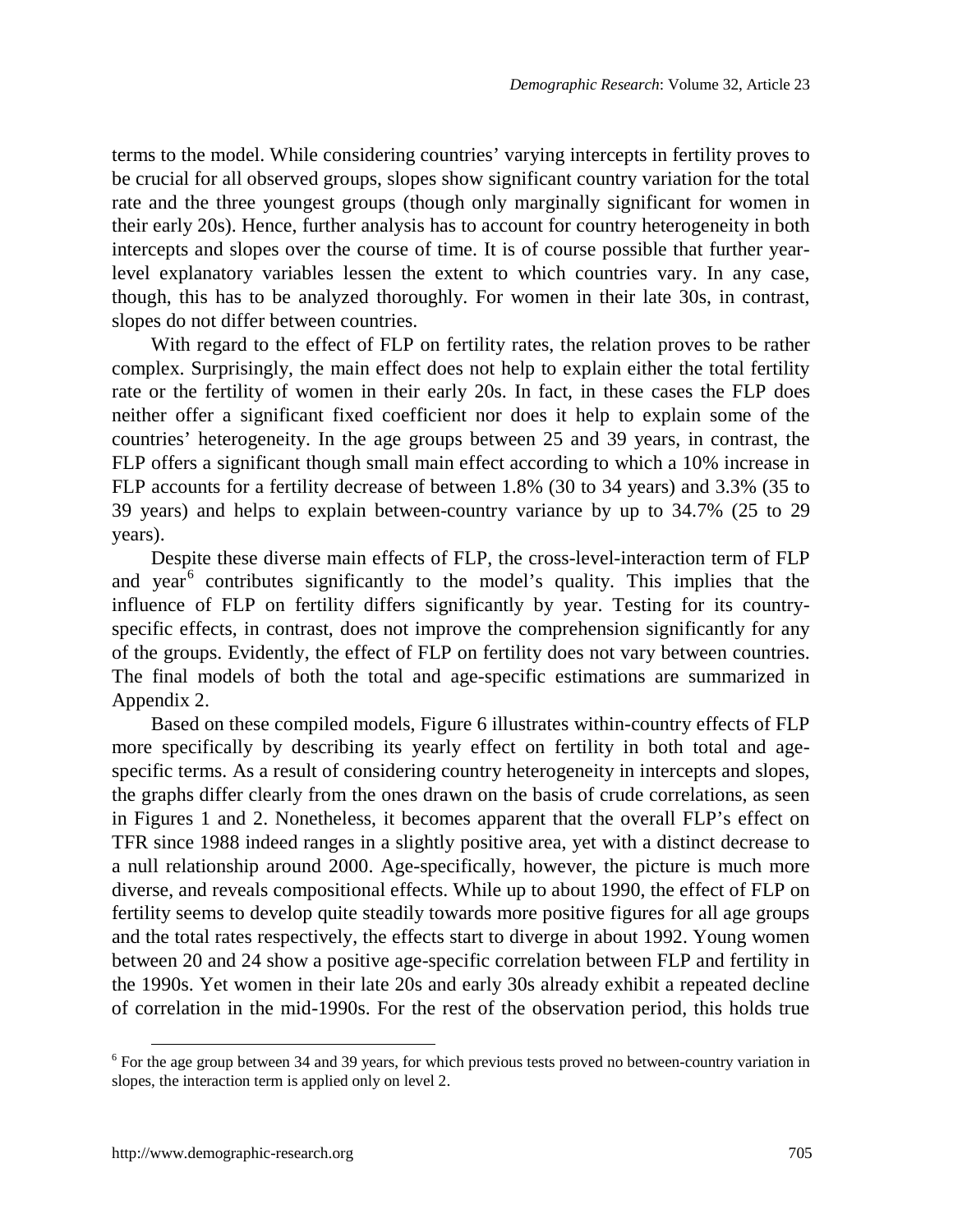for women in their late 20s, although the situation improves temporarily during the early 2000s. Those in their early 30s, in contrast, even show a slight though not solid positive correlation in the mid- and late-2000s. The oldest women's fertility, instead, proves to be fairly little influenced by FLP right from the start of the observation period, but even more so from the early 90s onwards.

Drawing inferences from these age-specific effects about the total effects, a positive correlation during the early 90s seems to be mainly contingent on the age group between 20 and 24, but declines steeply around 1995, when the effects of younger and intermediate age groups compensate. The increasingly positive effect in the late 2000s, again, seems to be determined by the youngest women, as well as those in their early 30s.



<span id="page-17-0"></span>**Figure 6: The effect of female labor force participation on fertility**

Displayed values at p <.05, gaps smoothed. *Data*: see appendix

As we discussed earlier, however, these mean effects cannot be expected to convey the full extent of the association between the factors. Though the stated effects are thoroughly controlled for country- and time-specific variances, the variances themselves add valuably by giving an insight into country heterogeneity and its development across time. [Figure 7](#page-18-0) accentuates the change in the predicted fertility's variation due to country differences as a function of year. Coinciding with the quickly changing mean effect of FLP from negative to positive and almost zero figures, countries' predicted fertilities converge steadily until 2000 – the between-country variance declines to an OECD-wide harmonization. In the early years of the new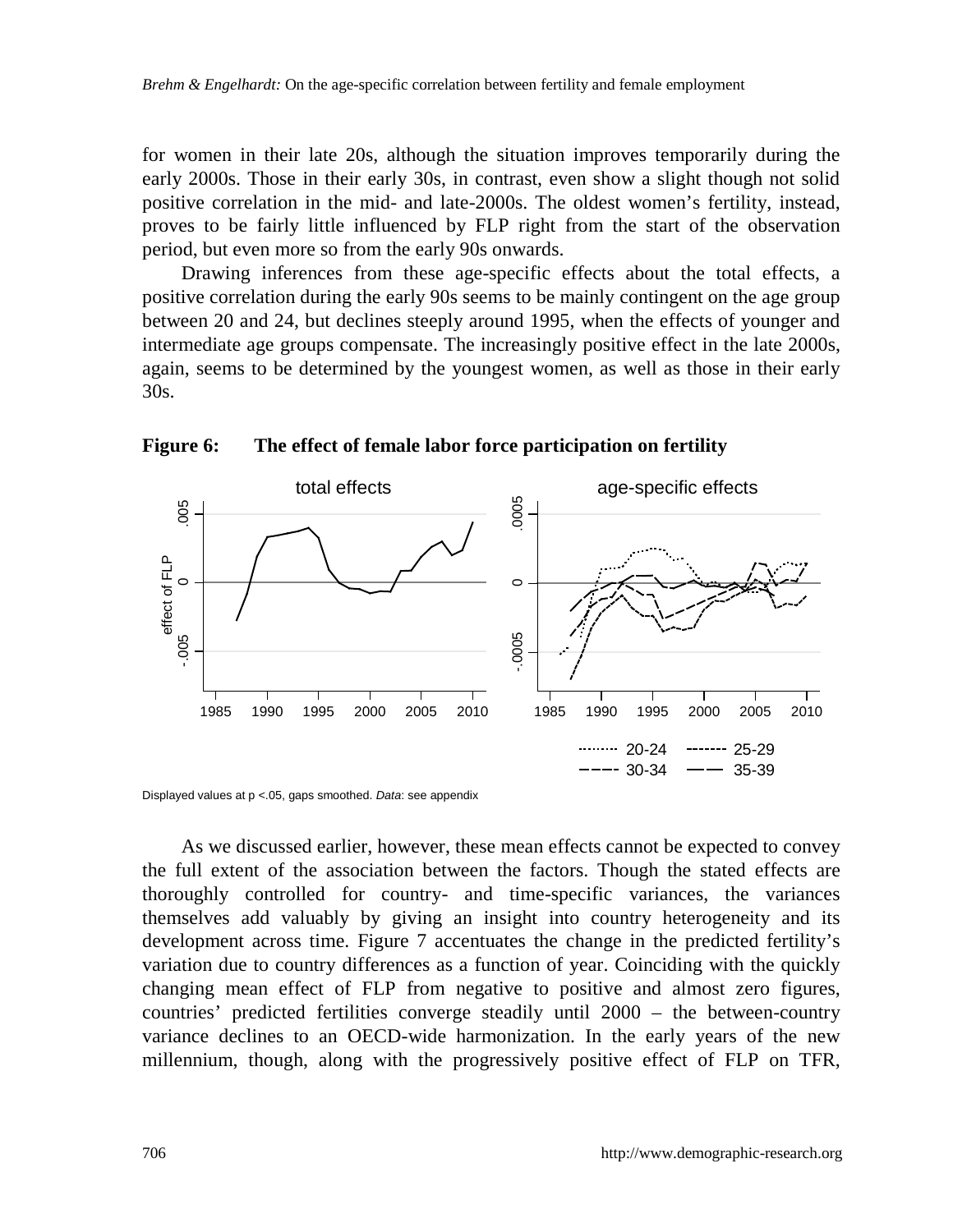fertility's variance is on the rise again: countries' correlations develop at increasingly varying positive paces.



<span id="page-18-0"></span>**Figure 7: Between-country variance as a function of time**

*Data*: see appendix

[Figure 7](#page-18-0) also illustrates the between-country variance in FLP- and year-based fertility age-specifically across time. Young women in their early 20s show an increasing variance, implying that countries increasingly differ in their participationrelated fertility at that age: during times of positive FLP-effects on fertility, but especially when mean effects imply a zero impact, which suggests country-specifically varying effects into areas of both negative and positive correlations. The next group, consisting of women between 25 and 29 years of age, portrays a u-shaped betweencountry variance. Countries differ considerably in this age group's participation-based fertility in the beginning and at the end of the observed period, even though they show a similar pattern in-between. More precisely, countries' variance decreases to a minimum in 1996, while at the same time FLP's mean effect hits the negative low point, and increases again until 2010, along with a slight shift into less negative areas of correlation. For women in their early 30s, in contrast, countries vary strongly in their correlation between fertility and FLP in 1985, but converge remarkably after that: variance decreases until the mid-2000s while FLP's effect on fertility changes in rather negative areas and increases very slightly after that, partially into areas of positive effects. The oldest women's slopes, as formerly implied, do not vary significantly across countries, but consistently move at a fairly high total level of variation while effects imply that FLP's mean impact is consistently rather low. The high variation is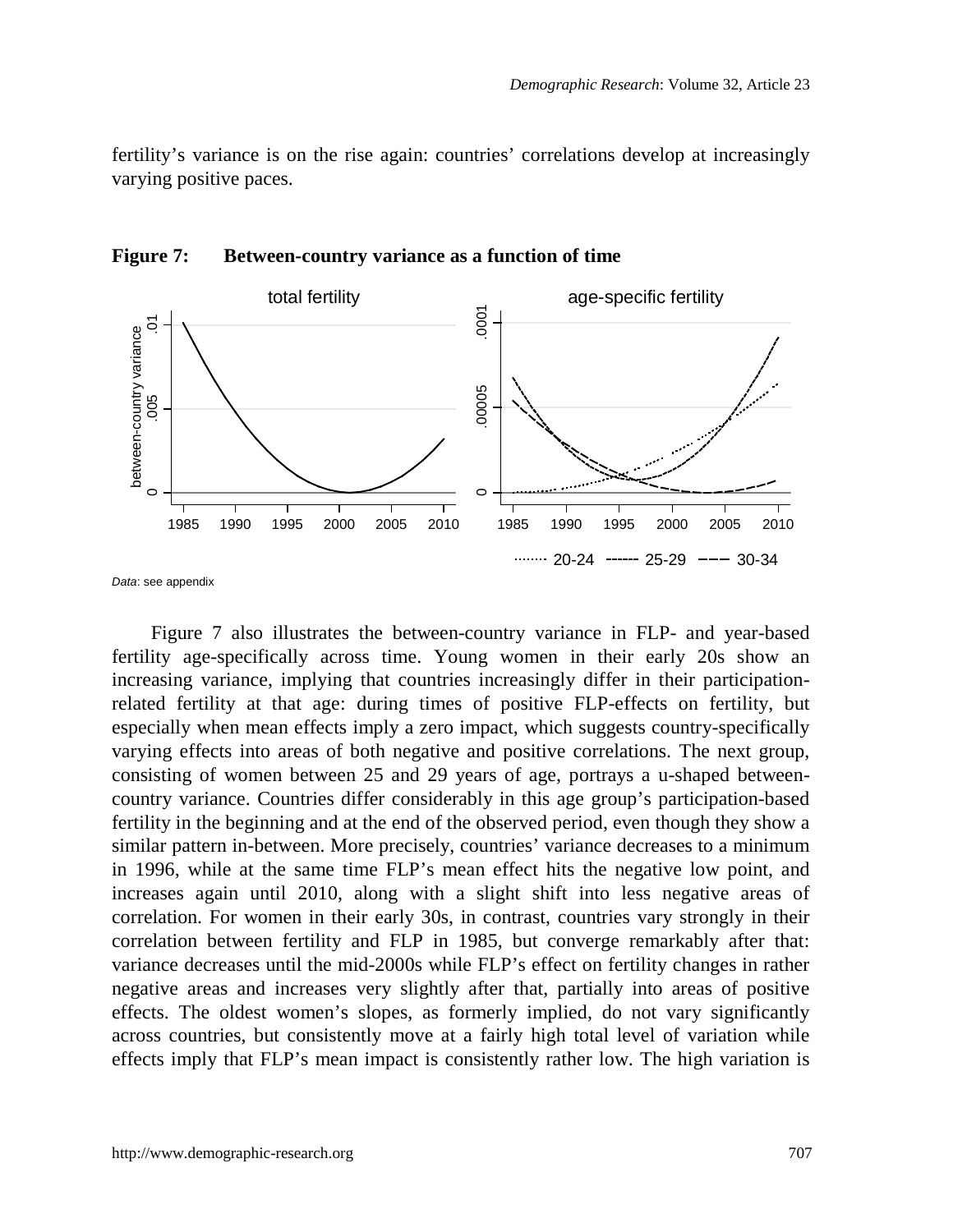particularly contingent upon one outlying country, Ireland, whose fertility is continuously much higher than that of any other country. An addition to the given total and age-specific picture is offered in Appendix 3, illustrating the relative Variance Partition Coefficient, which expresses the share of between-country variance in the total variance.

## **5. Discussion**

Ever since researchers have observed a change in the correlation between fertility and female labor force participation (FLP), the issue itself, its nature and its influential factors have been a focus of the social sciences. Aspects of the compositional character of age-specific effects as well as the nature and scope of countries' heterogeneity, however, have been neglected. The present paper aims to fill this gap by first scrutinizing if and how the relationship between TFR and FLP is composed of varying age-specific associations between fertility rates and FLP. Secondly, the paper demonstrates the complex nature of underlying country heterogeneity by both controlling for its relevance in the analyses of total and age-specific associations between fertility and FLP, as well as by identifying the specific scope of country heterogeneity and its long-term development.

Our study's pursuit of these questions is based on annual total fertility rates and their equivalents for age groups between 20 and 39 years, as well as the respective lagged FLP from 17 OECD countries between 1985 and 2010. Random Intercept and Random Coefficient Models are applied, allowing us to assess both heterogeneous slopes and intercepts across countries. The estimations clearly show that total and agespecific fertility behavior, FLP-effects and country variances are very distinct concepts that all add to the broad understanding of the compositional character of the correlation between TFR and FLP and its multifaceted underlying country heterogeneity.

While the observed TFR has not changed much between 1985 and 2010, its development is contingent upon very different age- and country-specific developments. The influence of overall FLP on the TFR changes from negative to positive values in the late 1980s, maintains that level during the first half of the 1990s, and falls into a null correlation between the mid-90s and early 2000s. Concurrently, until about 2000, the between-country variance estimated from FLP's effect is declining from a fairly high to a very low level. This means that even though the mean effect of FLP on TFR alternates strongly across time, countries converge in these effects, driven mainly by a convergence of FLPs. After 2003, however, fertility and FLP exhibit simultaneous increases manifesting in positive effects. These are accompanied by increasing between-country differences, indicating a repeated divergence of countries regarding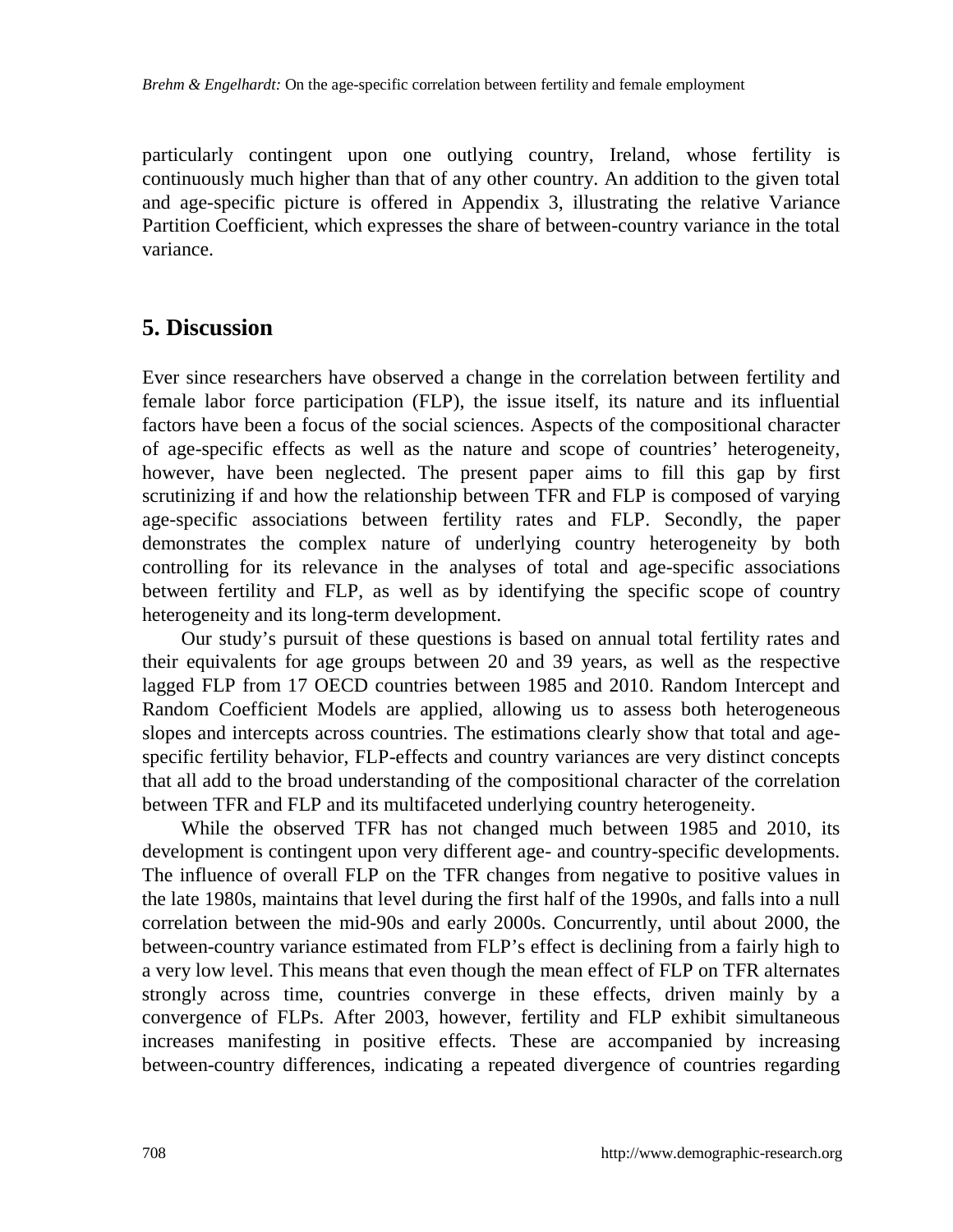the effect of FLP on TFR. In summary, the picture appears to be rather complex and inconsistent, and calls for a detailed analysis for compositional effects.

Descriptive analyses show distinctly differing developments across age groups. Observed fertility rates of young women in their early 20s exhibit a decrease, particularly during the late 1980s and 1990, that goes along with a slight decrease of the FLP. Mirroring a positive mean effect of FLP on TFR, this development is in line with theoretical suppositions regarding the postponement of occupation and, even more so, fertility, as expanding periods of (higher) education concur with economic dependency and social norms of incompatibility. Beyond that, the timing of the decrease in FLP that partly drives the positive relation during the 1990s and late 2000s can be ascribed to periods of high youth unemployment that coincide with a continuing decrease in fertility, for similar economic and normative reasons. Simultaneously, between-country variance increases. Apparently, countries' association between fertility and FLP starts to vary along with unemployment developments, by which countries are heterogeneously affected and to which they react heterogeneously. Obviously, these heterogeneities increase over time. This hinders the evaluation of OECD states within a single uniform classification, and makes any overarching statements practically impossible.

As expected, women in their late 20s similarly give evidence of decreasing fertility rates, though some countries show much steeper declines than others. These coincide with rising FLP, mirroring one another in consistently negative relations, though they show slight improvements during the early 1990s and the early 2000s. In line with our assumption of an almost exclusive occupational period right after a prolonged educational one, these developments imply that these women's internal ideas and the external demands of life are particularly incompatible with and happen at the cost of fertility. This seems especially true during the second half of the 1990s, when countries jointly hit a low: the effect of FLP is at a negative mode while country variation is fairly small. Possibly, this development is supported by the emergence of lowest-low fertility in Europe that can mainly be traced back to a further postponement of births (cf. Kohler, Billari, and Ortega 2002) while, at the same time, the high youth unemployment rates exhibit some improvement, and animate women to increasingly strive towards the labor market. Before and after that period, in any case, analysis proves to be more complicated, as country variations are high. Countries reach the low point from very diverse and quickly-changing preceding situations, and also proceed to widely differing, though on average less incompatible, circumstances for fertility and FLP.

The age group between 30 and 34 shows a fertility pattern that is quite different from the groups before: fertility increases over the course of time, supporting the assumption of a postponement of fertility due to incompatible education- and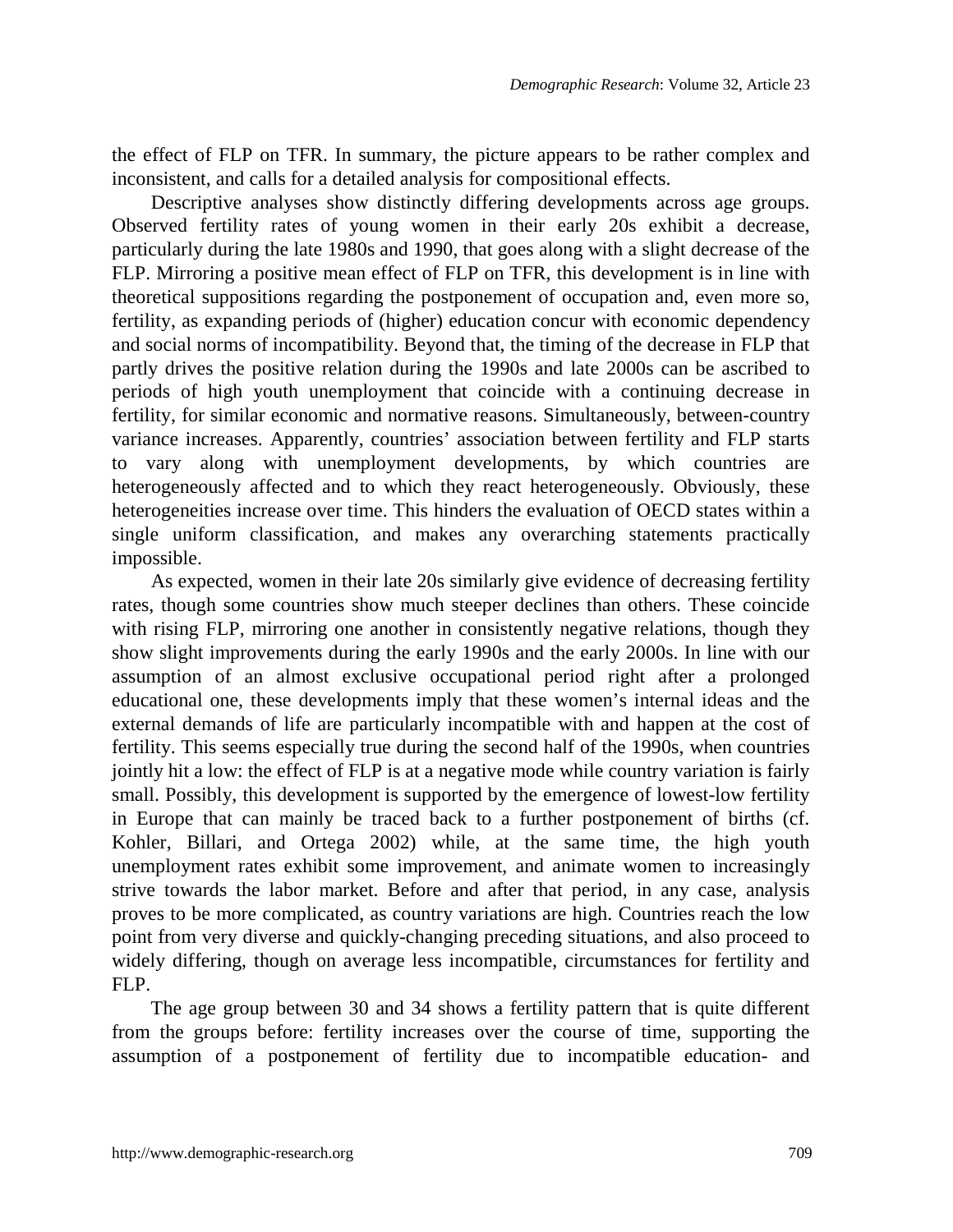occupation-oriented periods at younger ages. Simultaneously, though, the FLP increases and converges over time, which is reflected in a decreasing estimated heterogeneity across countries. Much like the slightly younger age group, and congruent with our hypothesis, the age group displays a considerably negative association between FLP and fertility. Again, the greatest incompatibility is observed during the mid-1990s, when women can be supposed to surge to the again more promising labor market. After that, the effects develop towards a null or temporally even slightly positive correlation, which implies that the incompatibility between gainful employment and childbearing has been decreasing for women of this age group. This seems to be a particularly positive notion considering the concurrent convergence of countries.

As expected, the oldest observed women, between 35 and 39, also show increasing fertility rates. From the beginning of the observed period, however, these rates are less affected by the FLP and, thus, labor market arrangements. Inconsistent with our hypothesis, these women apparently can rely on their acquired experience and occupational status, their financial and psychological autonomy, as well as supporting partners, friends and relatives. Furthermore, countries develop homogeneously across time, while the high variation is mainly imposed by single deviants. Comparing this oldest group's long-term development into apparent compatibility to the estimates for the women in their early 30s late 20s, one might assume a premonition of the future developments of younger age groups. Possibly, the negative relationship between fertility and FLP will be a thing of the past in some decades.

Altogether, the results on the age-specific associations highlight the importance of considering age-specificity when analyzing the correlation between fertility rates and FLP. By only focusing on the total rates TFR and FLP, students of this association commit themselves to the assumption of a somewhat unilinear relationships and developments across age groups. As the analyses have shown, this assertion is inapplicable, and disregards the association's composition of sometimes greatly contradictory age-specific developments.

Beyond the actual scope of country heterogeneity, another striking aspect yielded by these results is the great relevance of controlling for it in analyses. Even a brief comparison of the crude correlations in [Figure 2](#page-6-0) and the profound association in [Figure](#page-17-0)  [6](#page-17-0) accentuates the major bias caused by neglecting the various aspects of country heterogeneity. Controlling for country-specific variances in intercepts and slopes proves to be crucial to a meaningful analysis of the association between fertility and FLP.

Though these results offer a worthwhile addition to the research on the relation between TFR and FLP, there are limitations to this paper. Particularly, period-specific country heterogeneity has been traded for overarching functions across time that cannot illustrate the accurate progress of between-country variance. In addition, yet beyond our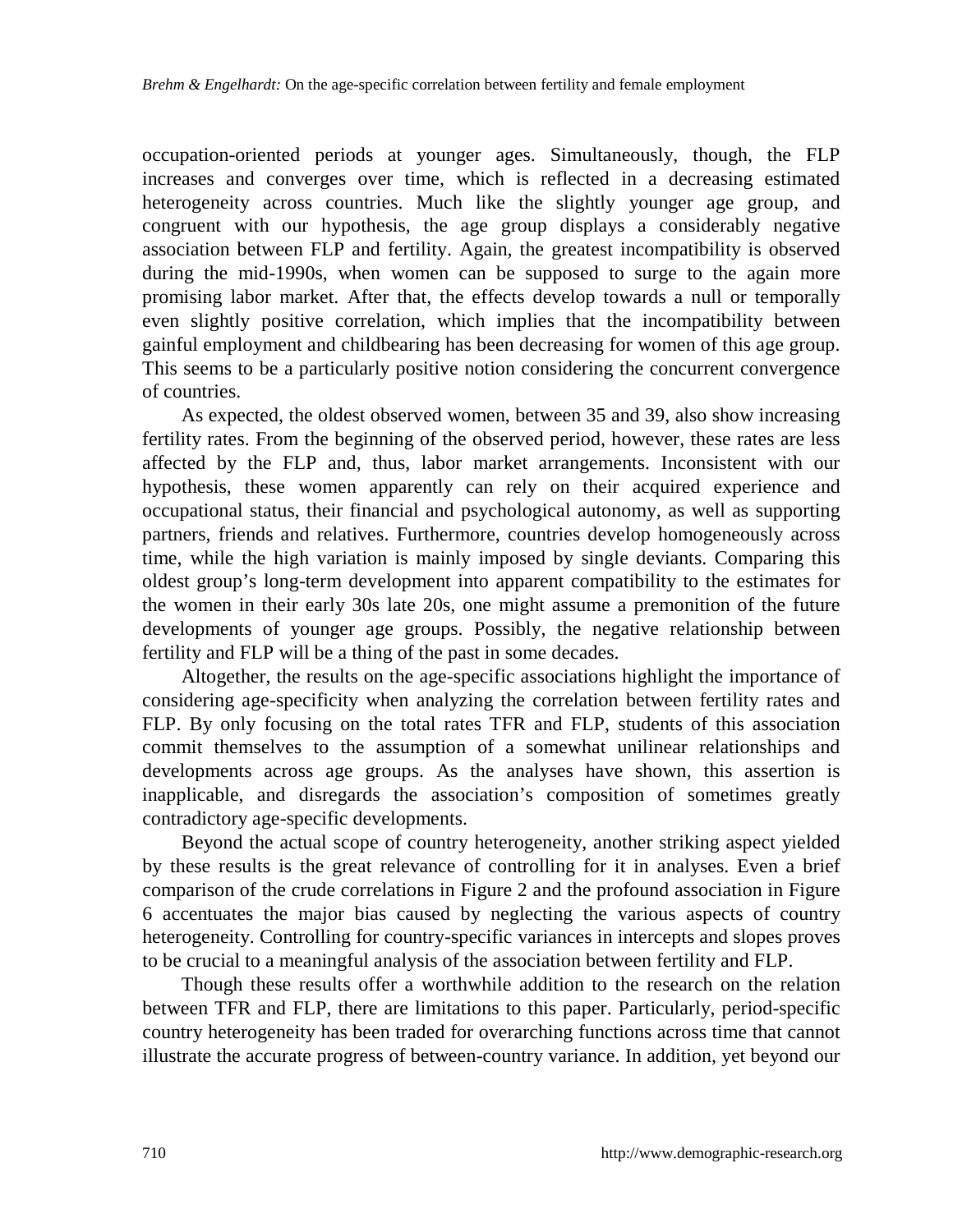control, the lack of data obtainability unfortunately puts an early end to one of the most pressing questions concerning a more long-term comparison of age-specific associations and compositional effects. Apart from that, it was not within the scope of this paper to control for further variables' influence on fertility rates, though this would be of major interest for future research. To include the influencing factors of time and country heterogeneity, however, future research may want to deploy a different model, as this paper's complex modeling would hardly tolerate additions. Alternatively, a very insightful approach would be to analyze the underlying mechanisms more minutely by using the example of a few particularly prominent countries.

Moreover, our consultation of female labor force participation rates did not allow us to accurately apportion the influence of the subjacent employment and, in contrast, unemployment rates on women's childbearing. In order to understand these associations without drawing upon inferences, a systematic comparison of the effects of FLP as stated in this paper on the one hand, and the effects of actual employment rates on the other, would be yet another valuable starting point for future research.

Beyond these proposed aspects, all of which have been beyond the scope of this paper, our research nonetheless succeeded in demonstrating that the consideration of age-specificity and country heterogeneity should attain essentiality in future research of fertility's influencing factors.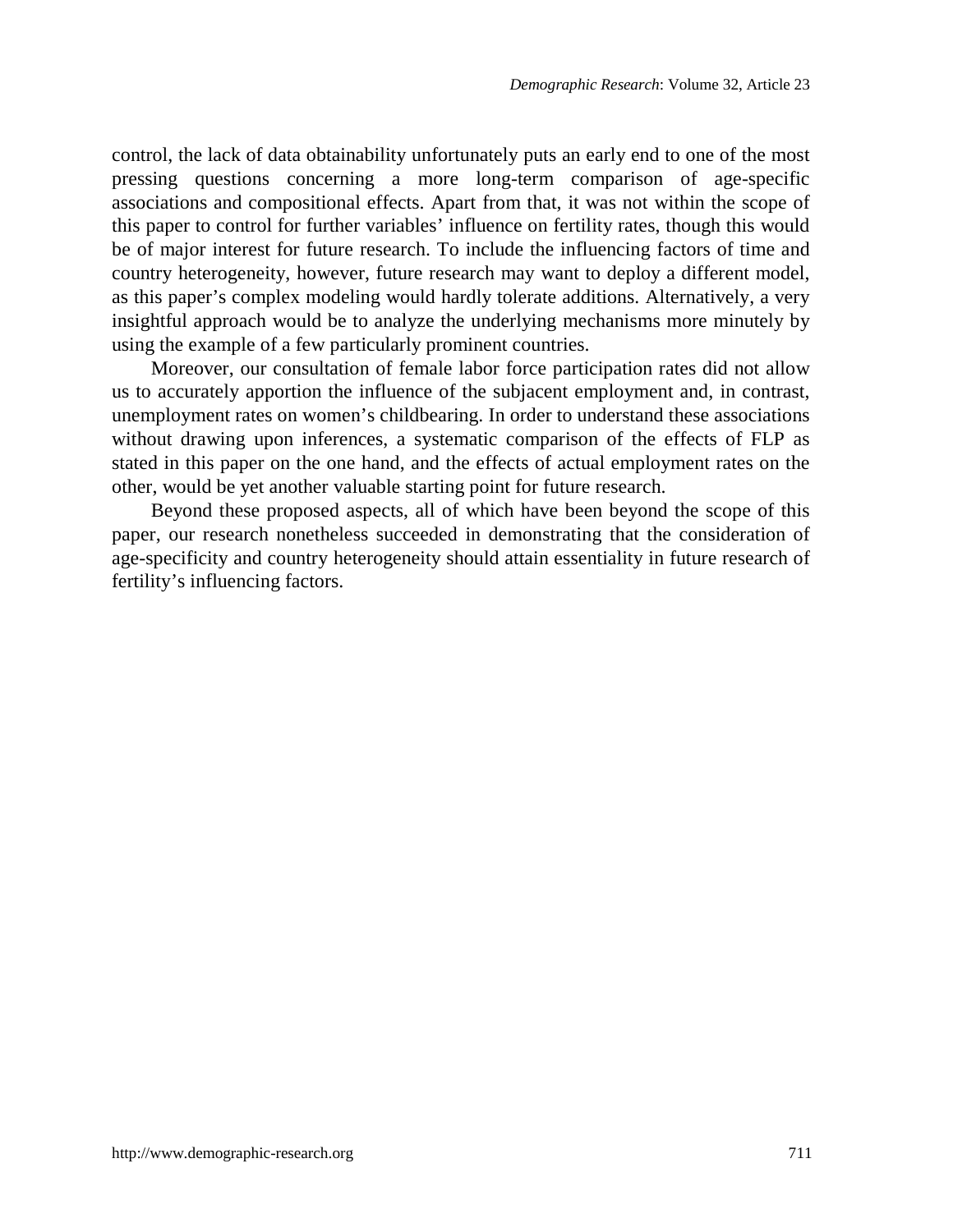## **References**

- Adserà, A. (2004). Changing Fertility Rates in Developed Countries. The Impact of Labor Market Institutions. *Journal of Population Economics* 17(1): 17–43. [doi:10.1007/s00148-003-0166-x.](http://dx.doi.org/10.1007/s00148-003-0166-x)
- Ahn, N. and Mira, P. (2002). A Note on the Changing Relationship Between Fertility and Female Employment Rates in Developed Countries. *Journal of Population Economics* 15(4): 667–682[. doi:10.1007/s001480100078.](http://dx.doi.org/10.1007/s001480100078)
- Beck, N. and Katz, J.N. (2007). Random Coefficient Models for Time-Series Cross-Section Data. Monte Carlo Experiments. *Political Analysis* 15(2): 182–195. [doi:10.1093/pan/mpl001.](http://dx.doi.org/10.1093/pan/mpl001)
- Beck, N. and Katz, J.N. (1995). What to Do (and Not to Do) With Time-Series Cross-Section Data. *The American Political Science Review* 89(3): 634–647. [doi:10.2307/2082979.](http://dx.doi.org/10.2307/2082979)
- Becker, G.S. (1960). An Economic Analysis of Fertility. In: Roberts, G.B. (ed.). *Demographic and Economic Change in Developed Countries.* Princeton: Princeton University Press: 209–231.
- Becker, G.S. (1991). *A Treatise on the Family*. Cambridge: Harvard University Press.
- Brewster, K.L. and Rindfuss, R.R. (2000). Fertility and Women's Employment in Industrialized Nations. *Annual Review of Sociology* 26(1): 271–296. [doi:10.1146/annurev.soc.26.1.271.](http://dx.doi.org/10.1146/annurev.soc.26.1.271)
- Butz, W.P. and Ward, M.P. (1979). The Emergence of Countercyclical US Fertility. *American Economic Review* 69(3): 318–328.
- Castles, F.G. (2003). The World Turned Upside Down. Below Replacement Fertility, Changing Preferences and Family-Friendly Public Policy in 21 OECD Countries. *Journal of European Social Policy* 13(3): 209–227*.* [doi:10.1177/](http://dx.doi.org/10.1177/09589287030133001) [09589287030133001.](http://dx.doi.org/10.1177/09589287030133001)
- de Laat, J. and Sevilla Sanz, A. (2007). Working Women, Men's Home Time and Lowest Low Fertility. Oxford: University of Oxford, Department of Economics (Discussion Paper Series: 308).
- de Sousa, S.C. (2005). Occupational Segregation and Female Labor Force Participation in Southern Europe. Florence and Minho: European University Institute, Department of Economics and University of Minho.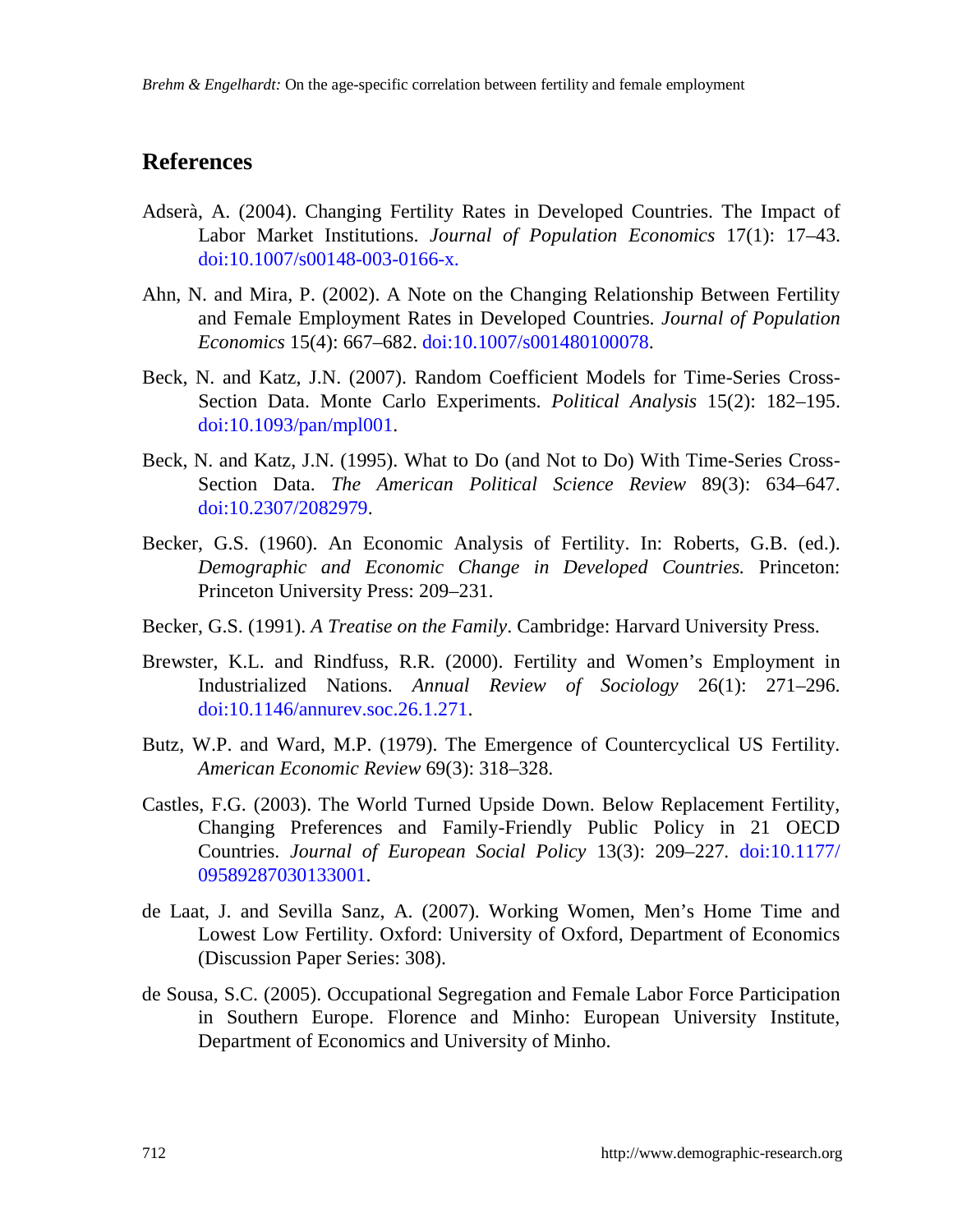- Engelhardt, H., Kögel, T., and Prskawetz, A. (2004). Fertility and Female Employment Reconsidered. A Macro-Level Time Series Analysis for developed countries, 1960–2000 *Population Studies* 58(1): 109–120. [doi:10.1080/](http://dx.doi.org/10.1080/0032472032000167715) [0032472032000167715.](http://dx.doi.org/10.1080/0032472032000167715)
- Engelhardt, H. and Prskawetz, A. (2005). A Pooled Time-Series Analysis on the Relation Between Fertility and Female Employment. Vienna: Vienna Institute of Demography of the Austrian Academy of Sciences (European Demographic Research Papers: 1).
- Engelhardt, H. (2009). Zum Wandel der Korrelation von Fertilität und Frauenerwerbstätigkeit in Raum und Zeit. Eine empirische Analyse unter Berücksichtigung der Effekte ausgewählter sozialer Indikatoren. *Zeitschrift für Familienforschung* 21(3): 245–263.
- Esping-Andersen, G. (1990). *The Three Worlds of Welfare Capitalism*. Cambridge: Polity Press.
- Esping-Andersen, G. (1999). *Social Foundations of Postindustrial Economies*. Oxford: Oxford University Press. [doi:10.1093/0198742002.001.0001.](http://dx.doi.org/10.1093/0198742002.001.0001)
- Gakidou, E., Cowling, K., Lozano, R., and Murray, C.J.L. (2010). Increased Educational Attainment and Its Effect on Child Mortality in 175 Countries Between 1970 and 2009. A Systematic Analysis. *Lancet* 376(9745): 959–974. [doi:10.1016/S0140-6736\(10\)61257-3.](http://dx.doi.org/10.1016/S0140-6736%2810%2961257-3)
- Goldin, C. (2006). The Quiet Revolution that Transformed Women's Employment, Education, and Family. Cambridge: National Bureau of Economic Research (NBER Working Paper: 11953). [doi:10.3386/w11953.](http://dx.doi.org/10.3386/w11953)
- Kögel, T. (2004). Did the Association Between Fertility and Female Employment Within OECD Countries Really Change Its Sign? *Journal of Population Economics* 17(1): 45–65. [doi:10.1007/s00148-003-0180-z.](http://dx.doi.org/10.1007/s00148-003-0180-z)
- Kohler, H.-P., Billari, F., and Ortega, J.A. (2002). The Emergence of Lowest-Low Fertility in Europe during the 1990s. *Population and Development Review* 28(4): 641–680. [doi:10.1111/j.1728-4457.2002.00641.x.](http://dx.doi.org/10.1111/j.1728-4457.2002.00641.x)
- Luci, A. and Thévenon, O. (2010). Does Economic Development Drive the Fertility Rebound in OECD Countries? Paris: Institut National d'Etudes Démographiques (INED Working Paper: 167).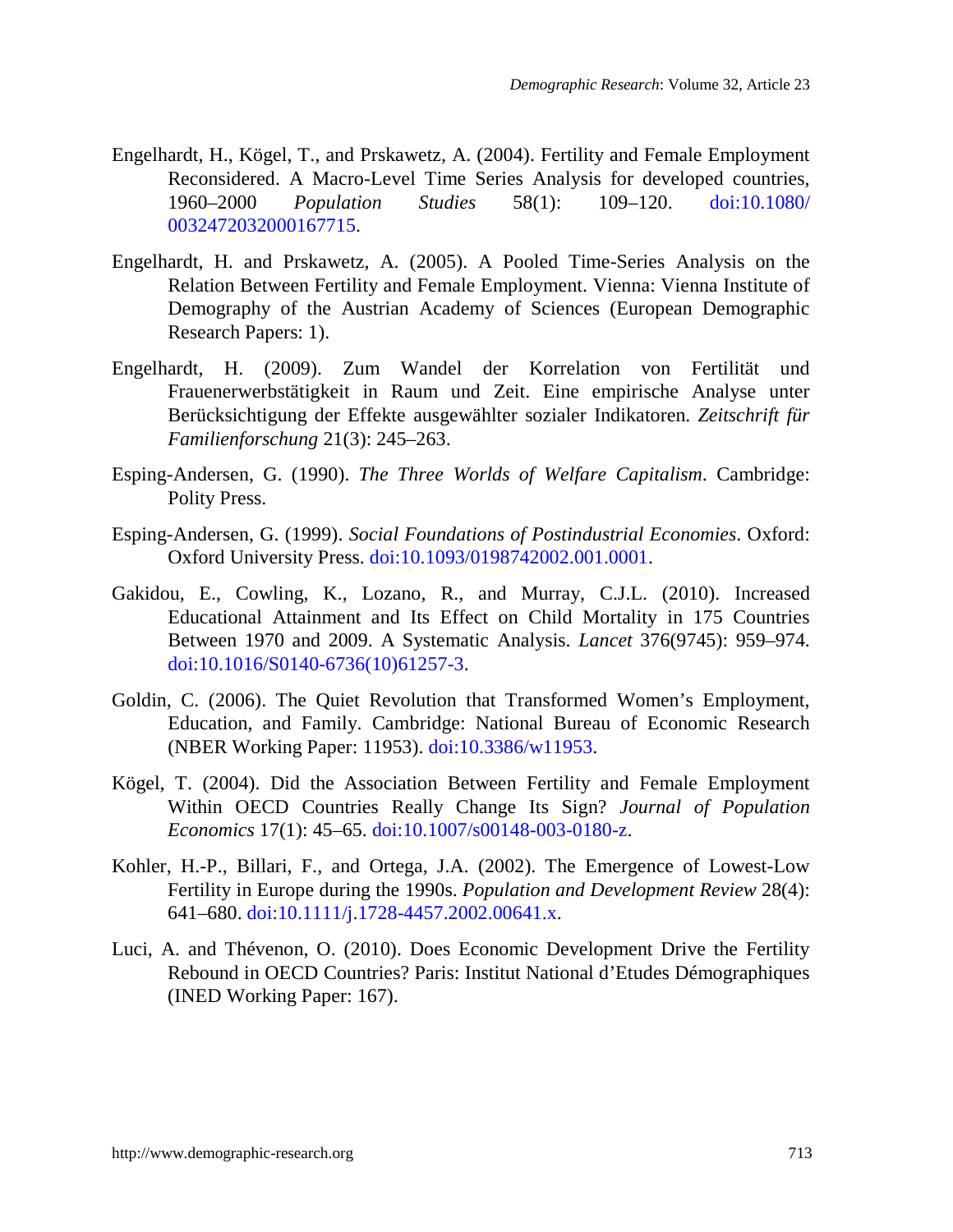- Luci, A. (2011). Frauen auf dem Arbeitsmarkt in Deutschland und Frankreich. Warum es Französinnen besser gelingt, Familie und Beruf zu vereinbaren. Berlin: Friedrich-Ebert-Stiftung (Internationale Politikanalyse).
- McDonald, P. (2000). Gender Equity in Theories of Fertility Transition. *Population and Development Review* 26(3): 427–439. [doi:10.1111/j.1728-4457.2000.00427.x.](http://dx.doi.org/10.1111/j.1728-4457.2000.00427.x)
- Michael, R.T. (1985). Consequences of the Rise in Female Labor Force Participation Rates. Questions and Probes. *Journal of Labor Economics* 3(1/2): 117–146. [doi:10.1086/298078.](http://dx.doi.org/10.1086/298078)
- Mincer, J. (1963). Market Prices, Opportunity Costs and Income Effects. In: Christ, C., Friedman, M., Goodman, L.A., Griliches, Z., Harberger, A.C., Liviatan, N., Mincer, J., Mundlak, Y., Nerlove, M., Patinkin, D., Telser, L.G., and Theil, H. (eds.). *Measurement in Economics. Studies in Mathematical Economics and Econometrics.* Stanford: Stanford University Press.
- Örsal, D.D.K. and Goldstein, J.R. (2010): The Increasing Importance of Economic Conditions on Fertility. Rostock: Max-Planck-Institute for Demographic Research (MPIDR Working Paper, WP-2010-014).
- Pampel, F.C. (2001). *The Institutional Context of Population Change*. Chicago: University of Chicago Press. [doi:10.7208/chicago/9780226645278.001.0001.](http://dx.doi.org/10.7208/chicago/9780226645278.001.0001)
- Rindfuss, R.R., Guzzo, B.K., and Morgan, S.P. (2003). The Changing Institutional Context of Low Fertility. *Population Research and Policy Review* 22(5-6): 411– 438. [doi:10.1023/B:POPU.0000020877.96401.b3.](http://dx.doi.org/10.1023/B:POPU.0000020877.96401.b3)
- Schofer, E. and Meyer, J.W. (2005). The Worldwide Expansion of Higher Education in the Twentieth Century. *American Sociological Review* 70(6): 898–920. [doi:10.1177/000312240507000602.](http://dx.doi.org/10.1177/000312240507000602)
- Sobotka, T. (2008). Does Persistent Low Fertility Threaten the Future of European Populations? In: Surkyn, J., Deboosere, P. and van Bavel, J. (eds.). *Demographic Challenges for the 21st Century. A State of Art in Demography.*  Brussels: VUBPRESS: 27–89.
- van Bavel, J. and Nitsche, N. (2013). 'The Proper Age for Parenthood' and Second Birth Rates in Europe. *European Sociological Review* 29(6): 1149–1161. [doi:10.1093/esr/jct003.](http://dx.doi.org/10.1093/esr/jct003)
- Willis, R.J. (1973). A new Approach to the Economic Theory of Fertility Behavior. *Journal of Political Economy* 81(2): 14–64. [doi:10.1086/260152.](http://dx.doi.org/10.1086/260152)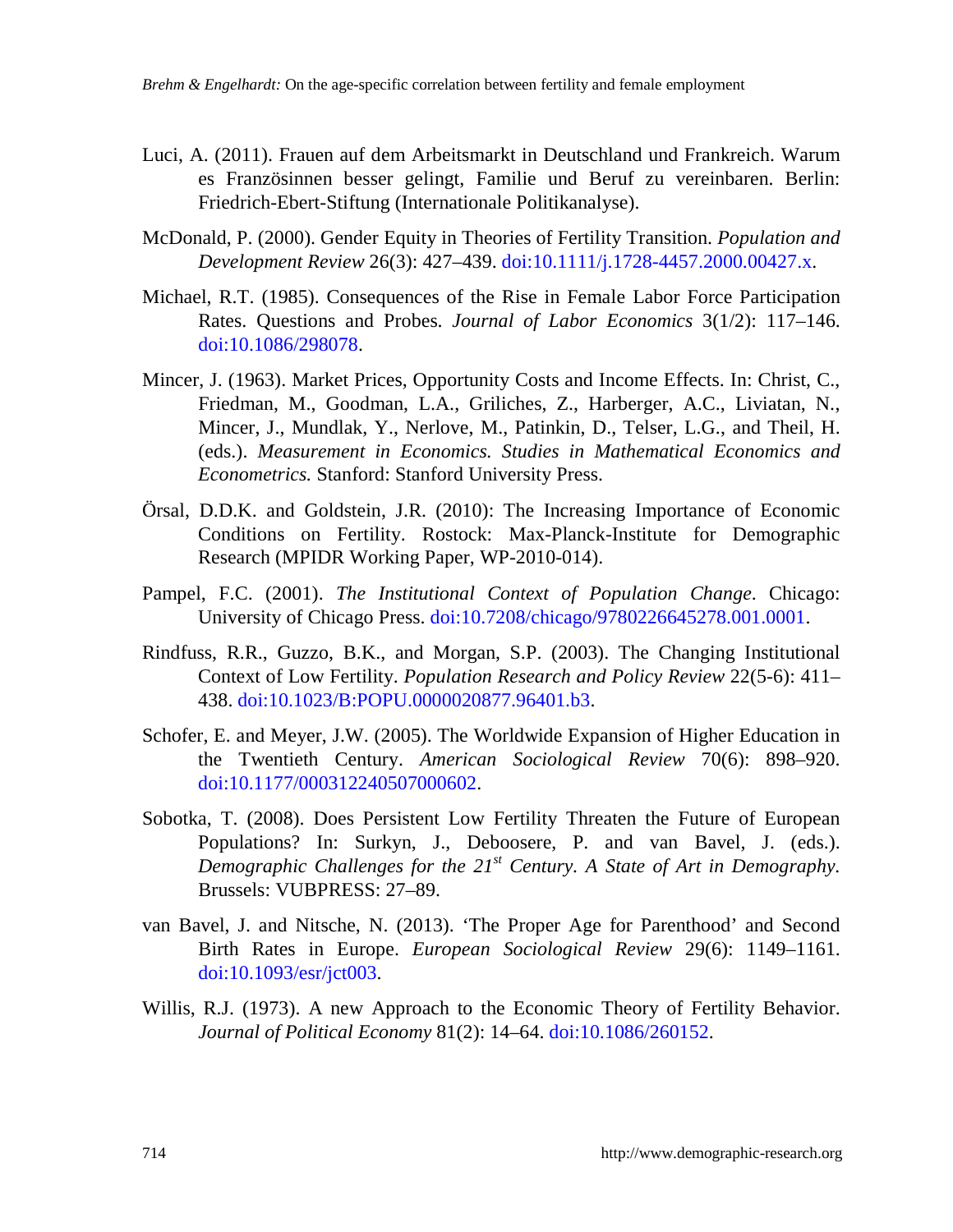Wilson, S. and Butler, D.M. (2007). A Lot More to Do. The Sensitivity of Time-Series Cross-Section Analyses to Simple Alternative Specifications. *Political Analysis* 15(2): 101–123. [doi:10.1093/pan/mpl012.](http://dx.doi.org/10.1093/pan/mpl012)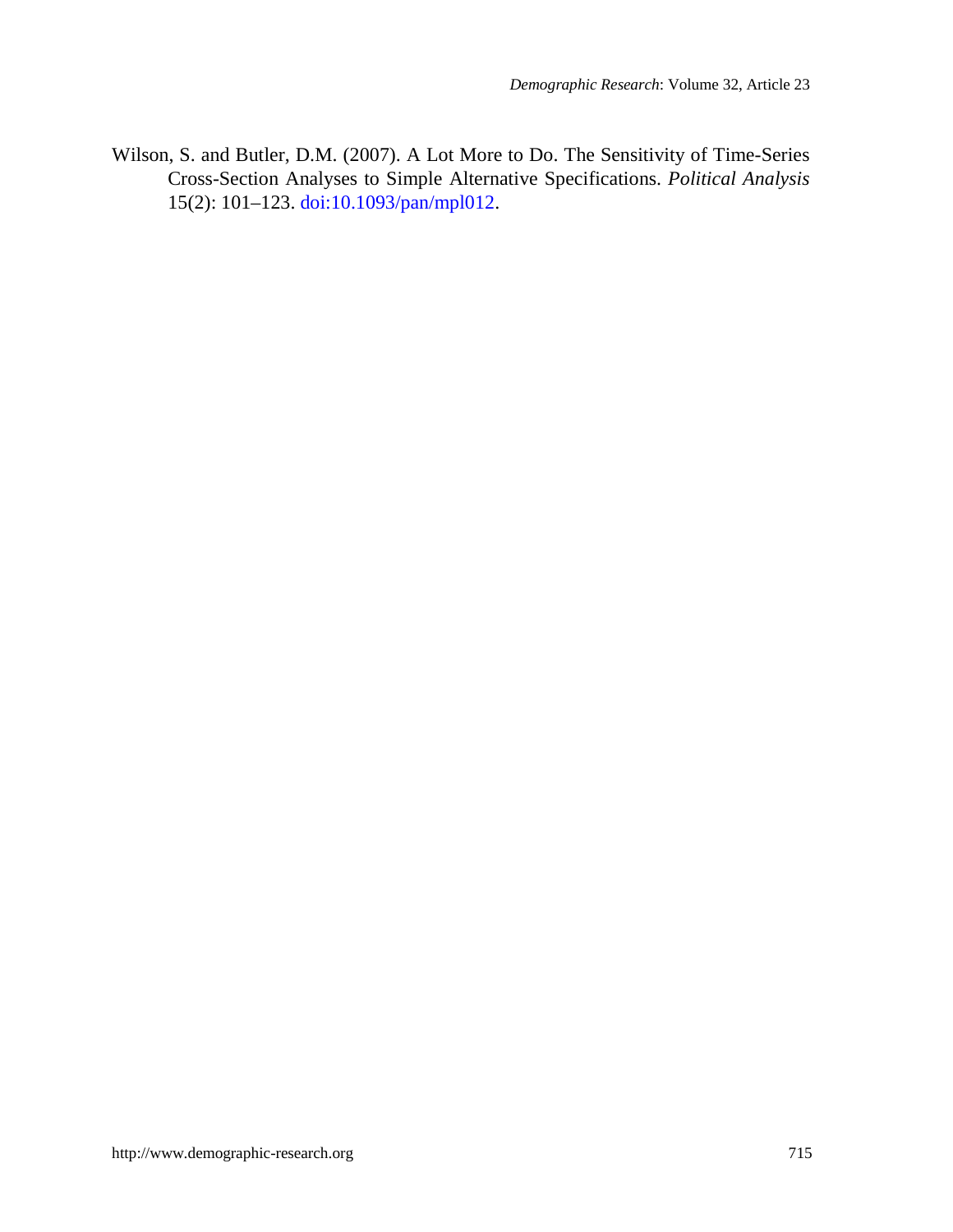# **Appendix**

## **Total fertility rate:**

Average number of children that would be born alive to a woman during her lifetime, based on a given set of age-specific fertility rates observed in a population during a given year

*Sources:* World Bank – World Development Indicators (all countries except Germany): http://data.worldbank.org/ [January 2013]; Max-Planck-Institute of Demographic Research – Human Fertility Database (West Germany until 1990, Reunited Germany since 1991): http://www.humanfertility.org [January 2013]

## **Age-specific fertility rates:**

Estimated average from observed fertility rates of ages within five-year ranges (20 to 24, 25 to 29, 30 to 34, 35 to 39) in a population during a given year

*Sources:* European Commission – Eurostat (all countries except the following): http://epp.eurostat.ec.europa.eu [January 2013]; Max-Planck-Institute of Demographic Research – Human Fertility Database (Canada, West Germany until 1990, Reunited Germany since 1991, Japan, United States): http://www.humanfertility.org [January 2013]

## **(Age-specific) female labor force participation:**

Number of females working part- or full-time or actively seeking employment at ages 15 to 64, for the total and in five-year groups (20 to 24, 25 to 29, 30 to 34, 35 to 39) for the age-specific rates divided by the total female population at the respective age

*Sources:* OECD – OECD.Stat Extracts: http://stats.oecd.org/ [January 2013]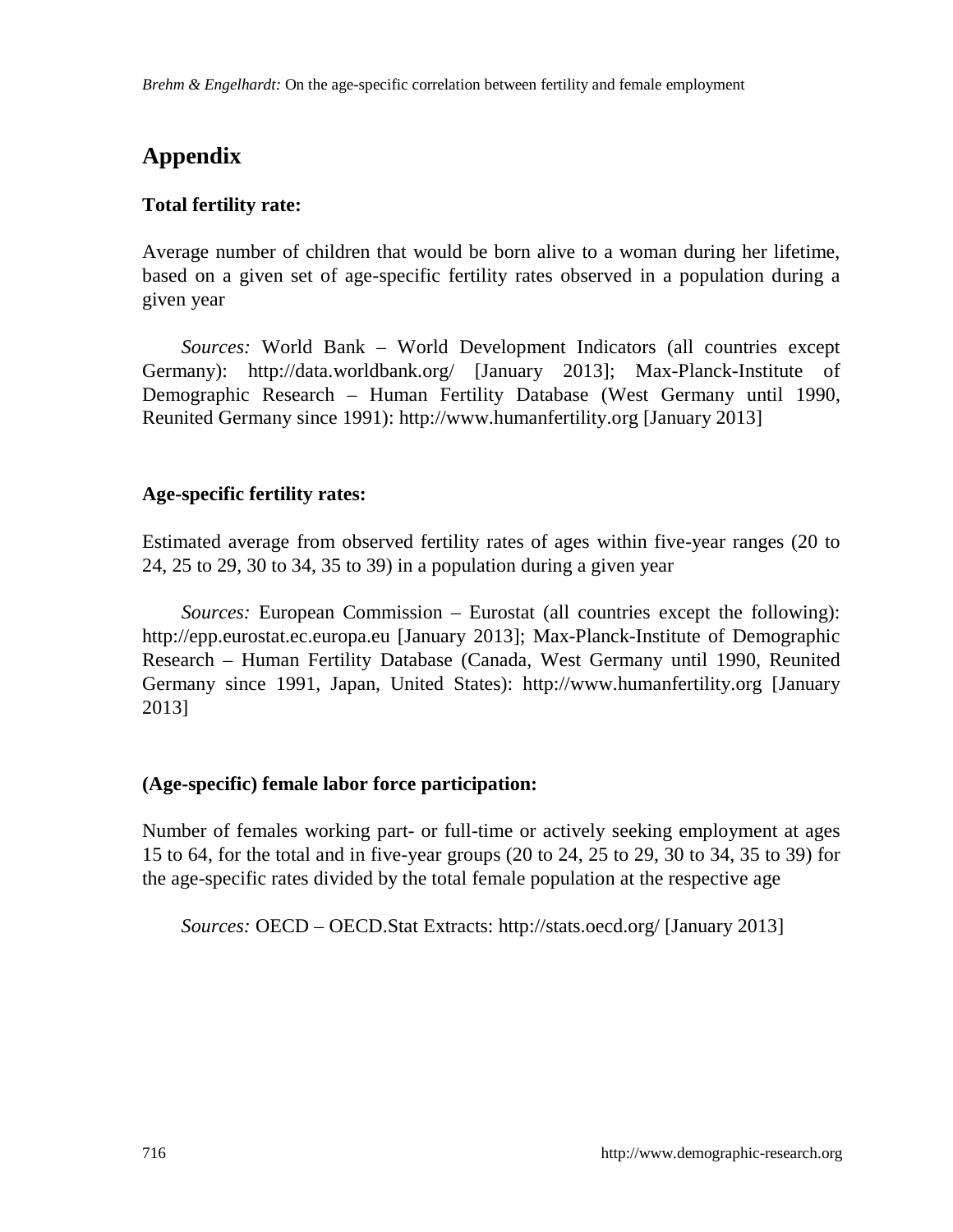

**Appendix 1A: Total and age-specific fertility and FLP by country**

*Data*: see Appendix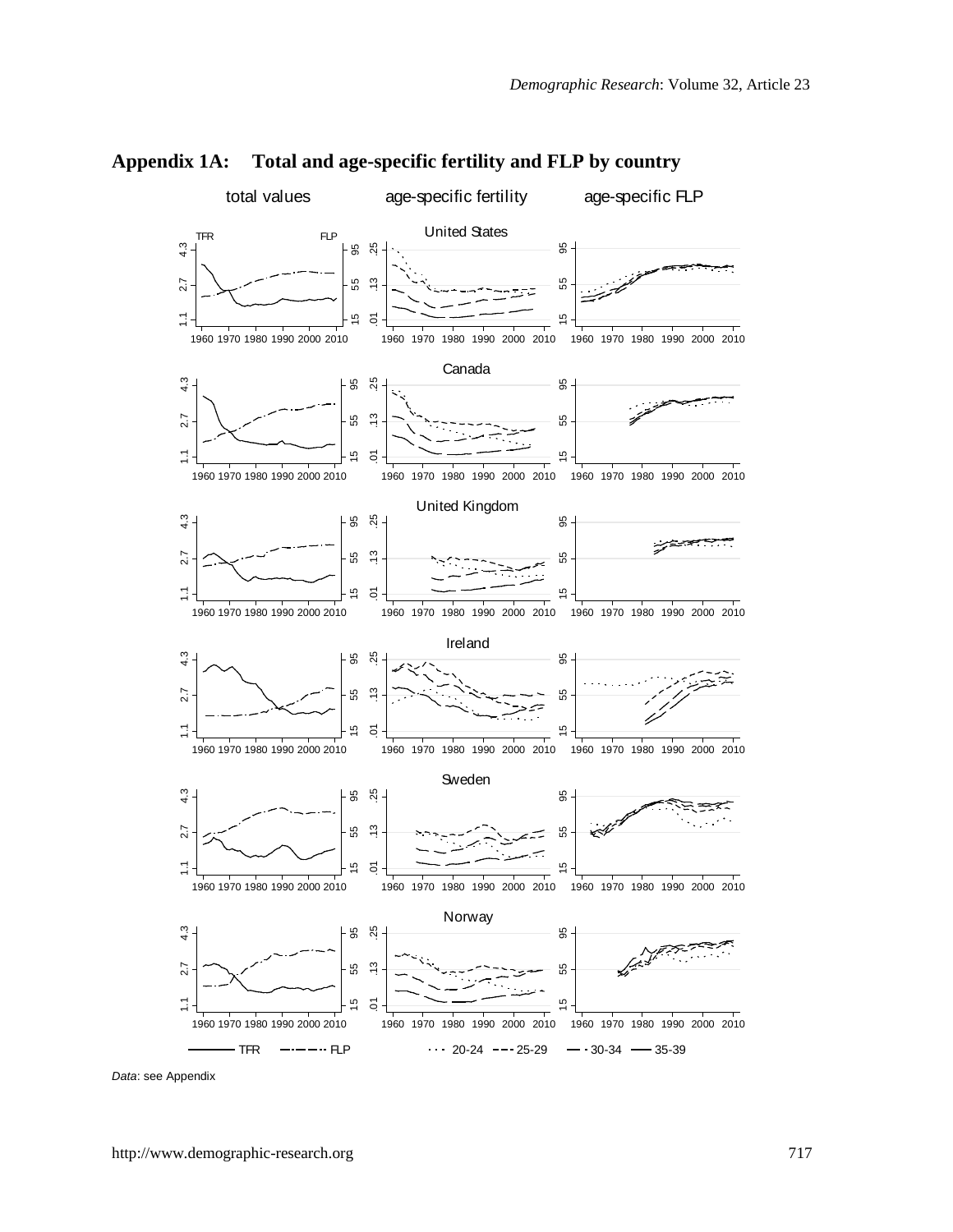

**Appendix 1B: Total and age-specific fertility and FLP by country**

*Data*: see Appendix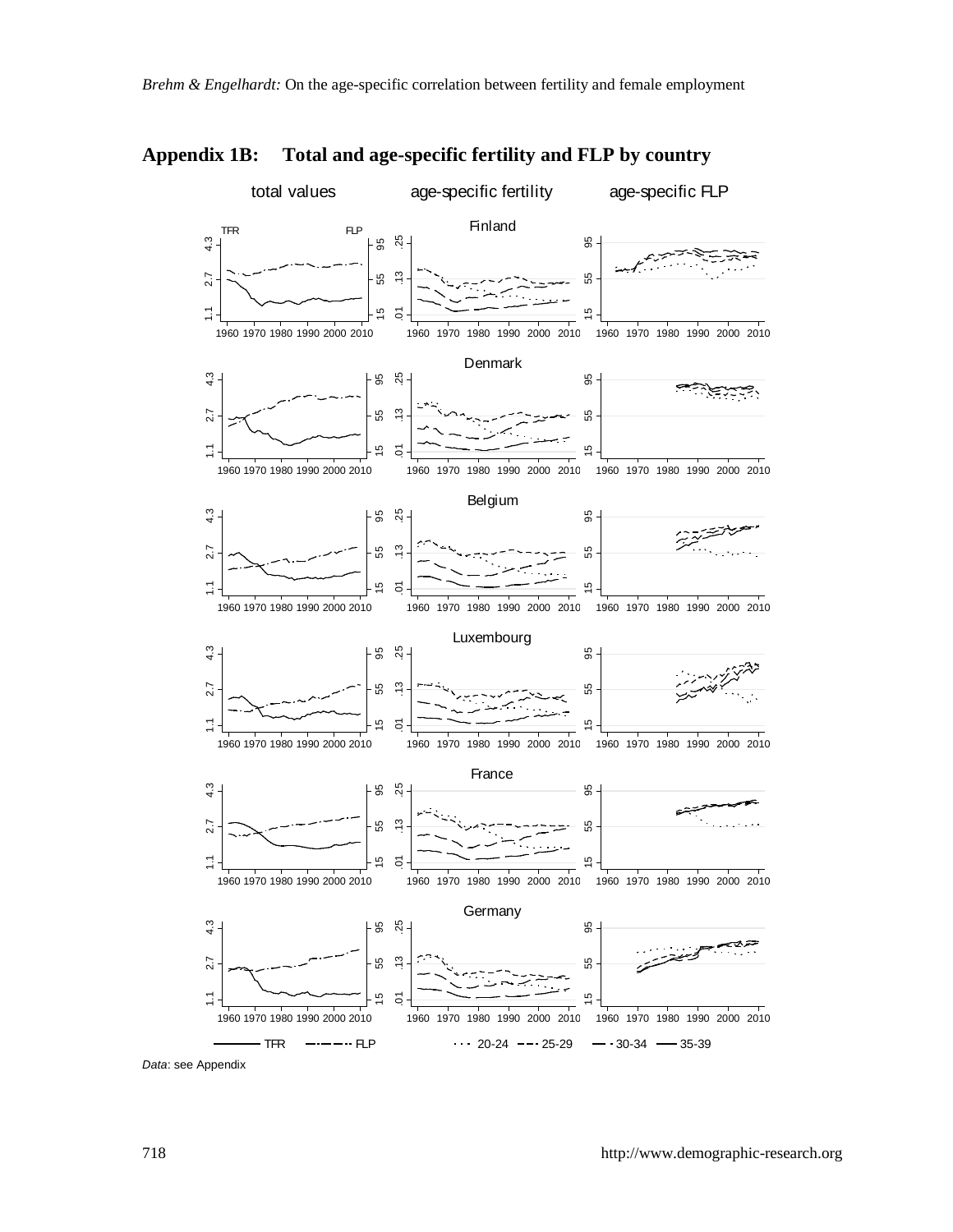

**Appendix 1C: Total and age-specific fertility and FLP by country** 

*Data*: see Appendix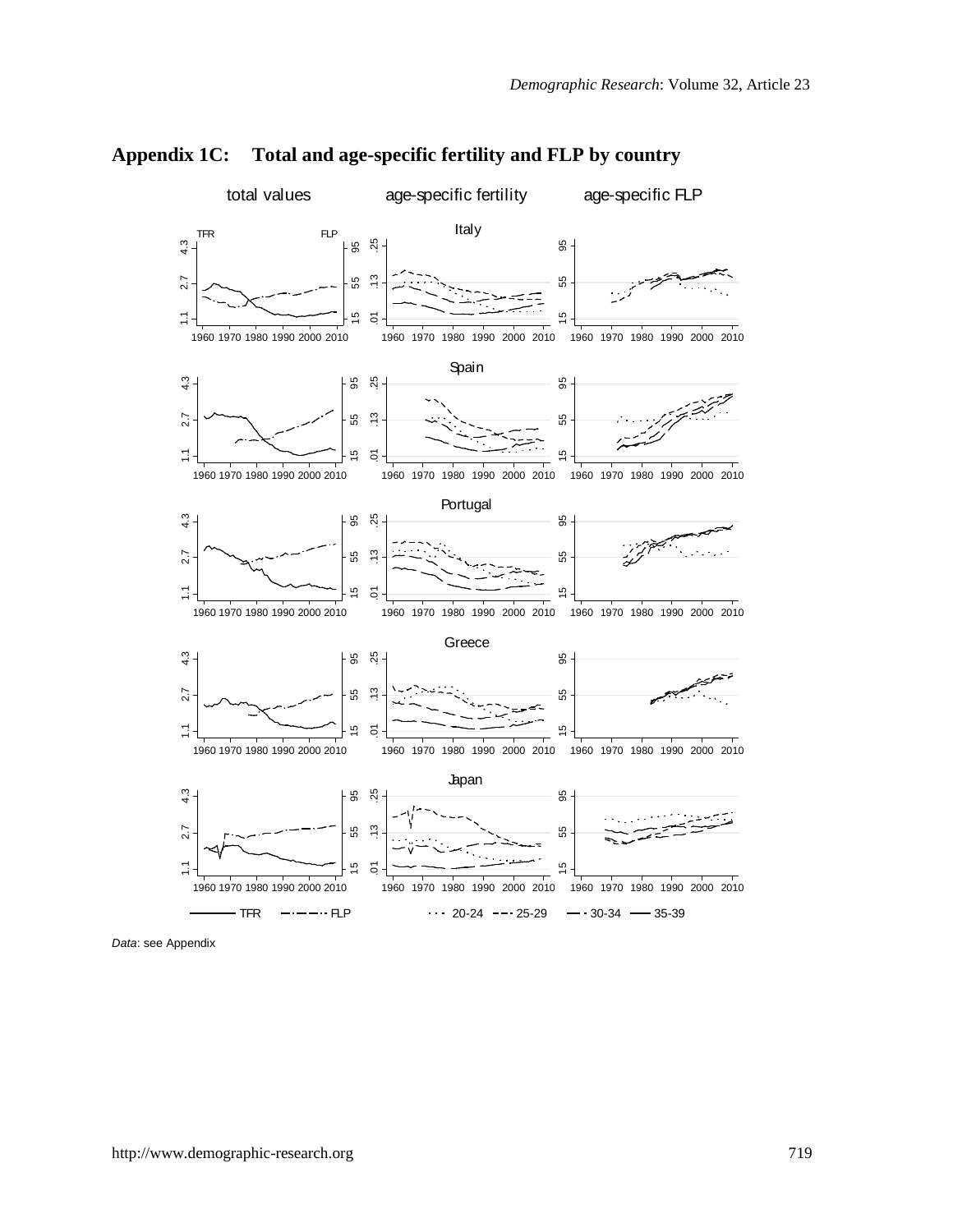|                         | total           |        | 20-24          |       | 25-29        |       | 30-34           | 35-39                |
|-------------------------|-----------------|--------|----------------|-------|--------------|-------|-----------------|----------------------|
|                         | b               |        | b              |       | b            |       | $\mathbf b$     | $\mathbf b$          |
| FI <sub>P</sub>         | $-7.6E - 03$ ** |        | $-7.1E - 04$   | $***$ | $-9.5E - 04$ | $***$ | $-5.0E - 04$ ** | $-3.1E - 04$ **      |
| year (ref.: 1985)       |                 |        |                |       |              |       |                 |                      |
| 1986                    | $-0.048$        |        | $-0.016$ **    |       | $-6.0E - 03$ |       | 4.5E-04         | $-1.1E - 03$         |
| 1987                    | $-.290$ **      |        | $-.024$ **     |       | $-.017$ **   |       | $-3.7E - 03$    | $-5.1E - 03$ **      |
| 1988                    | $-.380$ **      |        | $-.029$ **     |       | $-0.025$ **  |       | $-6.6E - 03 +$  | $-9.0E - 03$ **      |
| 1989                    | $-.540$ **      |        | $-.050$ **     |       | $-.040$ **   |       | $-.013$ **      | $-0.012$ **          |
| 1990                    | $-.590$ **      |        | $-0.065$ **    |       | $-0.046$     | $***$ | $-.014$ **      | $-0.013$ **          |
| 1991                    | $-0.630$ **     |        | $-0.068$ **    |       | $-0.053$     | $***$ | $-0.013$        | $-0.014$ **          |
| 1992                    | $-640$ **       |        | $-.071$ **     |       | $-0.058$     | $***$ | $-0.019$ **     | $-0.014$ **          |
| 1993                    | $-670$ **       |        | $-0.082$ **    |       | $-0.055$     | $***$ | $-0.016$        | $-0.017$ **          |
| 1994                    | $-.700$ **      |        | $-0.085$ **    |       | $-0.053$     | $***$ | $-.011$         | $-0.016$ **          |
| 1995                    | $-0.690$ **     |        | $-.089$ **     |       | $-.057$ **   |       | $-0.010$        | $-0.015$ **          |
| 1996                    | $-560$ **       |        | $-.090$ **     |       | $-0.050$     | $***$ | $4.1E - 0.3$    | $-7.9E - 03 +$       |
| 1997                    | $-.500$ **      |        | $-.087$ **     |       | $-0.054$     | $***$ | .012            | $-5.7E - 0.3$        |
| 1998                    | $-.490$ **      |        | $-.089$ **     |       | $-0.055$ **  |       | $.016 +$        | $-6.8E - 03$         |
| 1999                    | $-.480**$       |        | $-0.083$ **    |       | $-.057$ **   |       | .013            | $-7.5E - 03$         |
| 2000                    | $-.440$         | $\ast$ | $-.077$ **     |       | $-.067$ **   |       | .013            | $-2.1E - 0.3$        |
| 2001                    | $-.460$         | *      | $-081$         | $***$ | $-.074$      | $***$ | .013            | $-1.6E - 03$         |
| 2002                    | $-.460$         |        | $-.079$ **     |       | $-0.075$ **  |       | $8.2E - 03$     | 4.8E-04              |
| 2003                    | $-540$ **       |        | $-0.083$ **    |       | $-.079$ **   |       | $-2.3E - 0.3$   | $3.5E - 04$          |
| 2004                    | $-520$          | *      | $-079$ **      |       | $-.081$      | $***$ | $-5.8E - 04$    | 5.8E-03              |
| 2005                    | $-580$          |        | $-.079$ **     |       | $-0.088$     | $***$ | $-0.013$        | 5.6E-03              |
| 2006                    | $-.590$         |        | $-.081$        | $***$ | $-0.084$     | $***$ | $-8.7E - 03$    | 9.9E-03              |
| 2007                    | $-600$          |        | $-0.089$ **    |       | $-072$       | $***$ | $3.9E - 03$     | .016                 |
| 2008                    | $-.500 +$       |        | $-.091$        | $***$ | $-.073$      | $***$ | $3.7E - 03$     | $.023$ **            |
| 2009                    | $-.540$         | $+$    | -.091          | $***$ | -.073        | $***$ | 3.7E-03         | $.025$ **            |
| 2010                    | $-670$          |        | $-.092$ **     |       | $-.078$ **   |       | $-4.7E - 03$    | .020                 |
| cross-level interaction |                 |        |                |       |              |       |                 |                      |
| $FLP*$                  |                 |        |                |       |              |       |                 |                      |
| 1986                    | 8.5E-04         |        | $1.9E - 04$ ** |       | 1.0E-04 +    |       | $2.7E - 0.5$    | $3.2E - 05 +$        |
| 1987                    | 4.9E-03 **      |        | 2.6E-04        |       | 2.6E-04      | $***$ | $1.2E - 04$ **  | $1.1E - 04$<br>$***$ |
| 1988                    | $6.8E - 03$ **  |        | $3.2E - 04$    | $***$ | $4.2E - 04$  | $***$ | $2.2E - 04$ **  | $1.9E - 04$ **       |
| 1989                    | 9.5E-03 **      |        | 5.9E-04        | $***$ | $6.2E - 04$  | $***$ | 3.4E-04 **      | 2.5E-04              |
| 1990                    | $.011$ **       |        | 8.1E-04        | $***$ | 7.4E-04      | $***$ | 3.9E-04 **      | 2.7E-04 **           |
| 1991                    | $.011$ **       |        | 8.1E-04 **     |       | 8.0E-04 **   |       | 4.0E-04 **      | $3.1E-04$ **         |

## **Appendix 2: Effects of female labor force participation on total and age-specific fertility and the underlying country heterogeneity between 1985 and**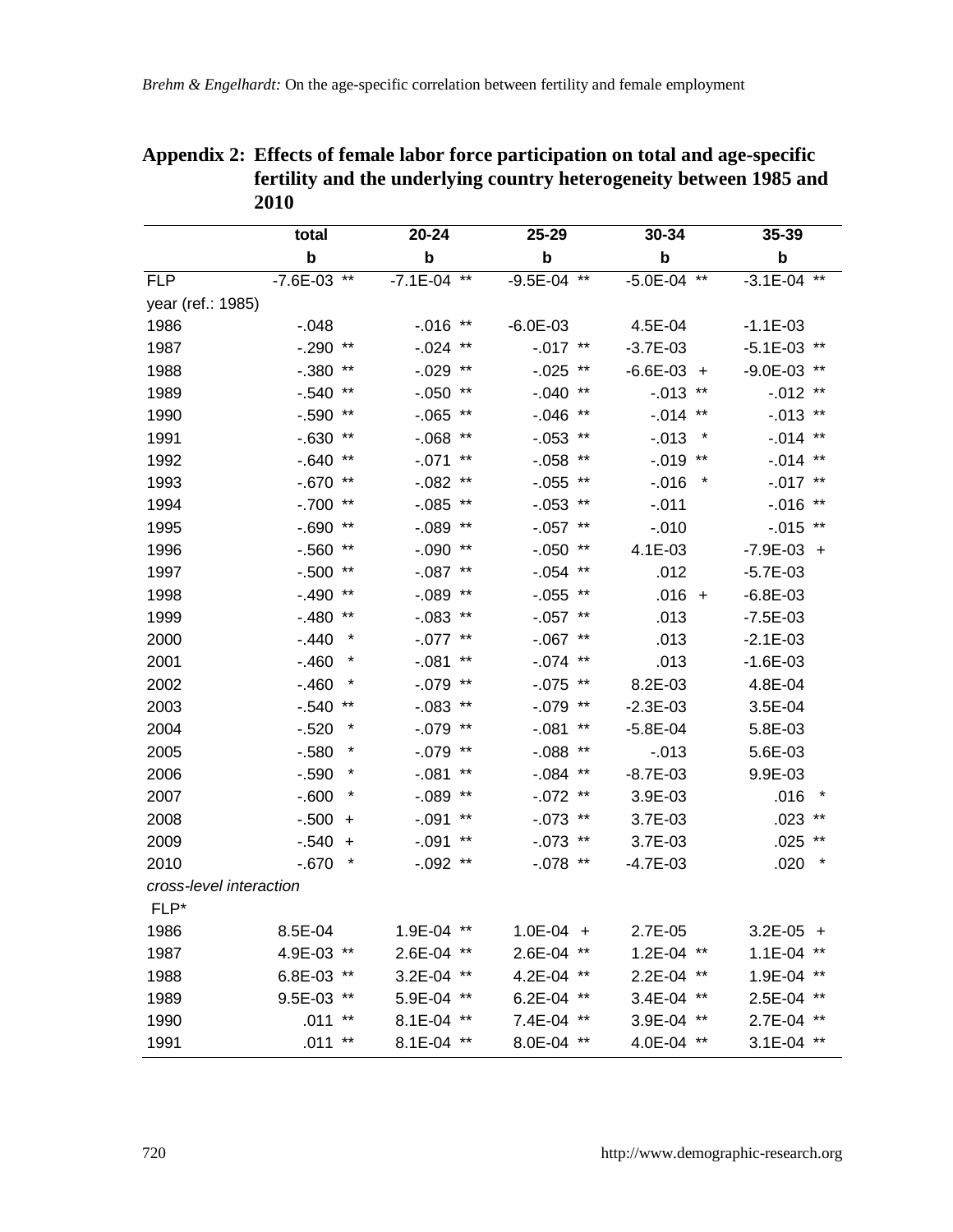|                               |              | total     |                | $20 - 24$ |              | 25-29           |                | 30-34  |             | 35-39           |
|-------------------------------|--------------|-----------|----------------|-----------|--------------|-----------------|----------------|--------|-------------|-----------------|
|                               |              | b         |                | þ         |              | b               |                | þ      |             | $\mathbf b$     |
| 1992                          | .011         | $**$      | 8.2E-04        | $*$       | 8.6E-04      | $**$            | 5.0E-04        | $**$   | 3.2E-04     | $**$            |
| 1993                          | .011         | $***$     | $9.2E - 04$ ** |           | 7.7E-04      | $***$           | 4.6E-04 $**$   |        | 3.6E-04     | $***$           |
| 1994                          | $.012$ **    |           | 9.4E-04 **     |           | $7.1E-04$    | $***$           | 4.2E-04 $**$   |        | 3.6E-04     | $***$           |
| 1995                          | $.011***$    |           | 9.6E-04 **     |           | 7.1E-04 **   |                 | 4.2E-04 **     |        | 3.6E-04     | $***$           |
| 1996                          | 8.5E-03 **   |           | 9.5E-04 **     |           | 6.0E-04      | $***$           | $2.4E-04$      |        | 2.8E-04     | $***$           |
| 1997                          | 7.6E-03 **   |           | 8.7E-04 **     |           | 6.3E-04      | $***$           | 1.6E-04        |        | 2.7E-04     | $***$           |
| 1998                          | 7.2E-03 **   |           | 8.9E-04 **     |           | $6.1E - 04$  | $***$           | $1.2E - 04$    |        | 3.0E-04     | $***$           |
| 1999                          | 7.1E-03 **   |           | 7.9E-04 **     |           | 6.3E-04      | $***$           | 1.7E-04        |        | 3.3E-04     | $***$           |
| 2000                          | 6.8E-03      |           | 6.9E-04 $**$   |           | 7.6E-04      | $***$           | $2.1E - 04$    |        | 2.8E-04     | $***$           |
| 2001                          | 7.0E-03      | *         | 7.2E-04 **     |           | 8.2E-04      | $***$           | $2.2E - 04$    |        | 2.9E-04     | $***$           |
| 2002                          | 7.0E-03      | $\ast$    | $6.7E - 04$ ** |           | 8.2E-04      | $***$           | 2.9E-04        | $\ast$ | 2.8E-04     | $^{\star\star}$ |
| 2003                          | 8.5E-03      |           | 7.1E-04 **     |           | 8.6E-04      | $***$           | 4.7E-04 **     |        | $3.1E - 04$ | $***$           |
| 2004                          | 8.5E-03      |           | $6.5E-04$ **   |           | 8.9E-04      | $***$           | 4.8E-04 **     |        | 2.5E-04     | $***$           |
| 2005                          | $9.5E-03$    | $\ast$    | 6.4E-04 **     |           | 9.7E-04      | $***$           | 6.5E-04 **     |        | 2.8E-04     |                 |
| 2006                          | .010         | $^{\ast}$ | $6.8E-04$ **   |           | 9.3E-04      | $***$           | 6.4E-04 **     |        | 2.5E-04     | $***$           |
| 2007                          | .011         | $^{\ast}$ | 8.0E-04 **     |           | 7.7E-04      |                 | 4.9E-04 **     |        | $2.1E - 04$ |                 |
| 2008                          | 9.6E-03      | $\ast$    | 8.6E-04 **     |           | 8.0E-04      | $***$           | 5.3E-04 **     |        | 1.6E-04     |                 |
| 2009                          | .010         | $\ast$    | 8.4E-04 **     |           | 7.9E-04      |                 | 5.2E-04 **     |        | 1.4E-04     |                 |
| 2010                          | .012         | $\ast$    | 8.5E-04 **     |           | 8.6E-04      | $^{\star\star}$ | 6.5E-04 **     |        | 2.2E-04     | $+$             |
| constant                      | 2.094        | $***$     | $.135$ **      |           | $.187$ **    |                 | $.105$ **      |        | .045        | $^{\star\star}$ |
| country variances:            |              |           |                |           |              |                 |                |        |             |                 |
| intercept                     |              |           |                |           |              |                 |                |        |             |                 |
| variance                      | .010         | $\star$   | 1.6E-07        |           | 6.7E-05      |                 | 5.4E-05 **     |        | 8.7E-05 **  |                 |
| slope variance                | 4.0E-05 **   |           | $1.0E - 07$ ** |           | 4.6E-07 **   |                 | $1.6E-07$ **   |        |             |                 |
| intercept-slope<br>covariance | $-6.3E - 04$ |           | $-1.3E - 08$   |           | $-5.2E - 06$ |                 | $-3.0E - 06$   |        |             |                 |
| residuals $-AR(1)$ :          |              |           |                |           |              |                 |                |        |             |                 |
| variance                      | $.064$ **    |           | $2.3E - 04$ ** |           | 3.9E-04      | $***$           | $2.4E - 04$ ** |        | $5.1E-05$   | $***$           |
| rho                           | .990 **      |           | .990 **        |           | .991         | $***$           | .991 **        |        | .985 **     |                 |
| log-likelihood                | 803.53       |           | 2017.46        |           | 1909.68      |                 | 2024.12        |        | 2116.26     |                 |

## **Appendix 2: (Continued)**

+ p<0.10, \* p<0.05, \*\* p<0.01. *Data*: see Appendix